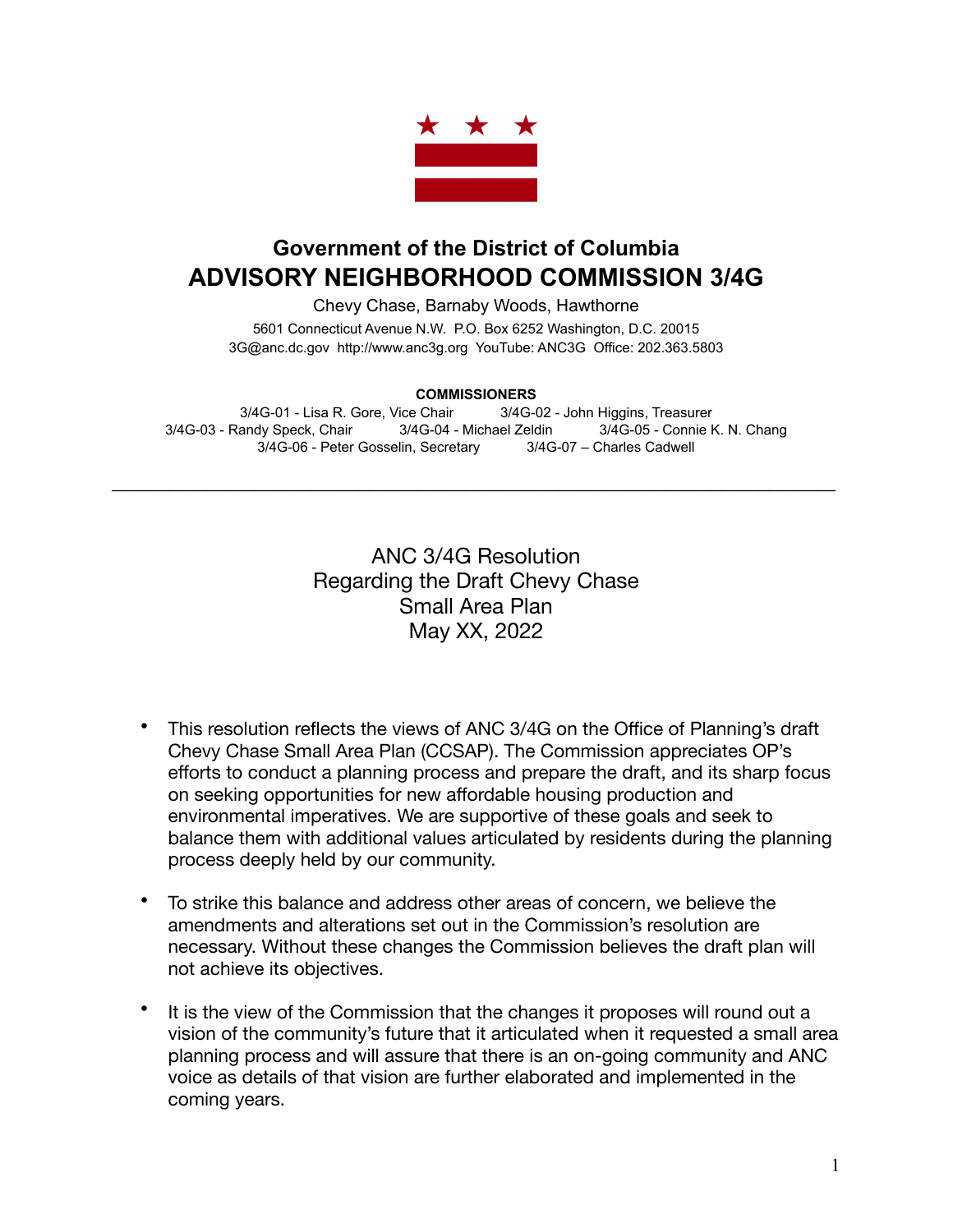- At its February 10, 2020 meeting, the Commission, as part of commenting on and requesting changes in OP's then-recommended amendments to the District's Comprehensive Plan, [called for](https://anc3g.org/wp-content/uploads/2020/02/Comp-Plan-Res-Final.pdf#page=3) a "Small Area Plan for the Chevy Chase Gateway," spelling out issues that the sought planning process should address to "help guide long-range development, improve our neighborhood, achieve city-wide goals, and attain economic and community benefits.''
- In the intervening two-plus years, the Commission followed up by, among other things, seeking funds with the help of Ward 3 Councilmember Mary Cheh to underwrite the planning process, asking for and [receiving briefings](https://www.youtube.com/watch?v=1_-orFmzDGs?t=1h17m15s) from OP about the status of its request for such a plan, and devoting multiple publicly noticed meetings to discussion of the evolving plan. Since planning got underway in early 2021, the Commission has approved [no fewer than five](https://anc3g.org/archives/letters-and-resolutions/)  [resolutions](https://anc3g.org/archives/letters-and-resolutions/) asking for improvements in the planning process, has [written](https://anc3g.org/wp-content/uploads/2022/03/ANC-34G-Cozart-letter-re-SAP-FINAL-3_15_22_signed.pdf) or met with OP officials, Council staff and others and has sponsored [a series of now](https://anc3g.org/task_forces/small-area-plan/anc-3-4g-fall-2021-info-exchange-series/)  [nine information exchange sessions](https://anc3g.org/task_forces/small-area-plan/anc-3-4g-fall-2021-info-exchange-series/) on topics ranging from zoning to the lived experience of Chevy Chase neighbors. Commissioners also attended or participated in a host of plan-related sessions sponsored by OP or community groups.
- On March 14, 2022, OP issued a 63-page "Chevy Chase Draft Small Area Plan" (CCSAP) that describes aspects of the community, provides design guidelines for new development almost exclusively in the 10-acre commercial corridor and lists a series of recommendations that primarily focus on housing and environmental imperatives.
- In one form or another, the document is likely to become part of the District's now-amended Comprehensive Plan, so it is incumbent on the Commission to comment on and request necessary changes in the same way it did for the Comprehensive Plan amendments. The integration of CCSAP into the Comprehensive Plan and subsequently into zoning regulations and other land use decisions will affect both current and future residents represented by this ANC, as well as the Commission's future activities. Although the CCSAP targets only the commercial core of Chevy Chase, its provisions are of significant interest to residents across the ANC. As a consequence, this resolution addresses both our concerns about the current plan and about its implementation in the future, seeks both specific edits and inclusion of additional structural elements – e.g., creation of a new zoning district and development approval standards – as well as a process for implementing these elements that would assure on-going community engagement.
- The Commission begins by reiterating the [key elements it embraced](https://anc3g.org/wp-content/uploads/2020/02/Comp-Plan-Res-Final.pdf#page=2) at the top of its 2020 resolution calling for a small area plan: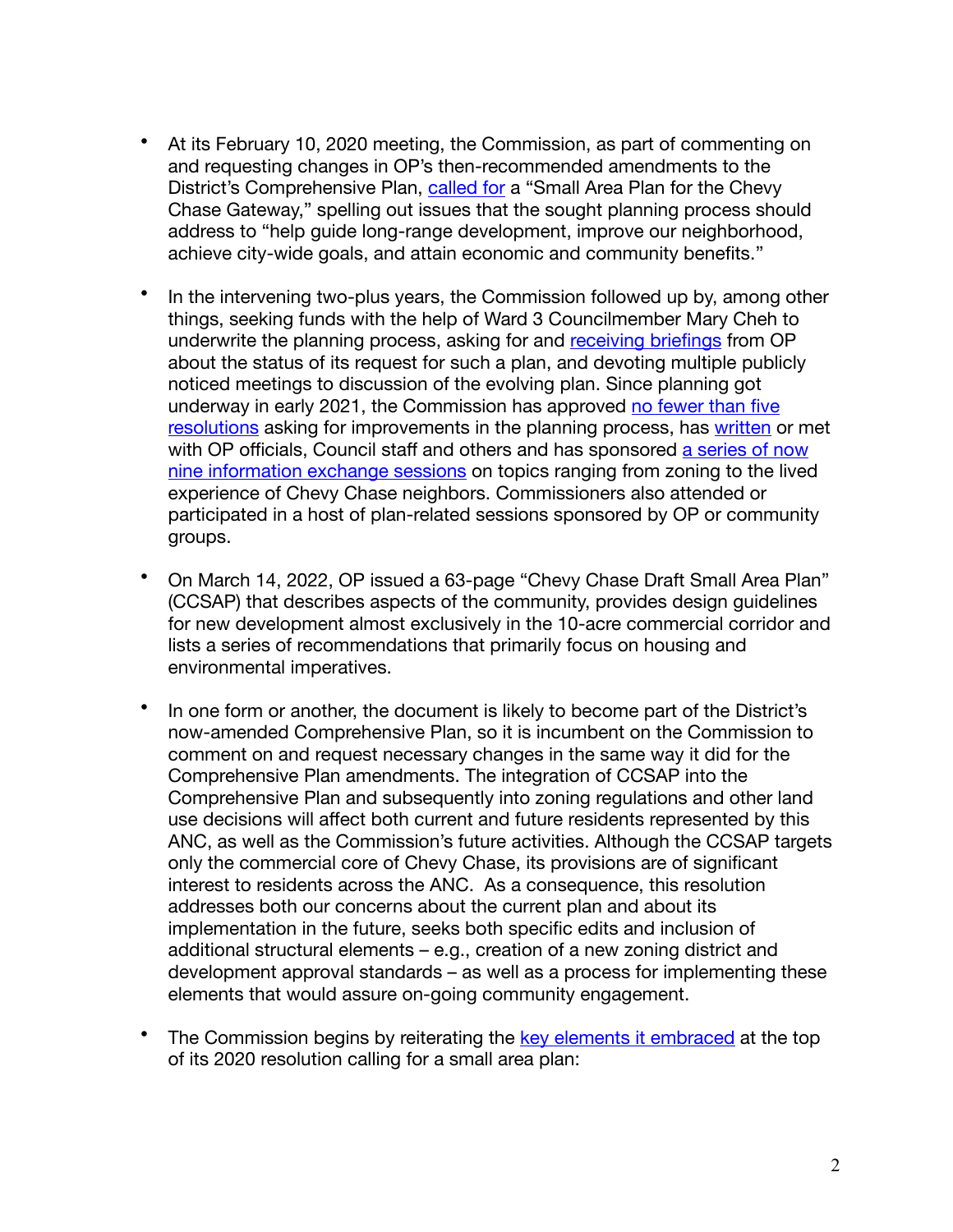- o "Our community **needs more affordable housing that will promote income diversity** and enrich our civic life;"
- o "Our neighborhood **can and should accommodate population growth** while also **preserving its hallmark livability** and assuring that new development has a **compatible scale, function, and character with the surrounding structures**;"
- o "Our residents **require increased infrastructure planning** especially for public schools and transportation - that specifies how the District will meet demands for the current and future population." (Emphasis added.)
- To pursue these and related goals, the CCSAP requires the addition of two major elements: (1) a call for establishment of a new zoning district that the ANC and the community will have a role in drafting and (2) a new development review and project approval structure to be integrated into the new district or zone – as well as a variety of other changes detailed below and in Attachment 1 to this resolution. The Commission's approval or positive assessment of the draft plan and its future success in achieving the plan's ambitious goals depends on OP and the Council including the changes detailed in the body of this resolution and in Attachment 1. The Commission has additional questions and concerns that is lays out in Attachment 2, to moving forward on the plan's major elements at this time.
- With respect to the first major element, the Commission builds on a suggestion that OP makes in the last paragraph of the draft plan. It reads in part "To implement the CCSAP (Chevy Chase Small Area Plan) for matter-of-right projects, a new zone could be created that incorporates many of the building form and use-related guidelines (in the draft) as development standards…"
- The CCSAP requires the specificity that a special zoning area or zone will provide. Such a special zoning area can be established either as an NC zone under the 2016 Zoning Code or, potentially, as an overlay district, a category which it is [led to believe](https://app.dcoz.dc.gov/Exhibits/2010/ZC/18-16/Exhibit10.pdf) is being revived under Zoning Commission Case 18-16.
- In order for the new zone to be successfully implemented, the CCSAP requires additional language specifying the following elements:
	- $\circ$  That all of the design guidelines beginning on [page 48 of the draft plan,](https://publicinput.com/Customer/File/Full/cc763d91-1c5b-4982-afc7-9d57e1670ca3) as well as additional guidelines sought later in this resolution be considered mandatory development standards for any new project in the upper Connecticut Avenue commercial corridor until such time as drafters of the designation language for the new zone devise a form-based code for the zone, seek and receive ANC and community input and and win Zoning Commission approval for the code that will include many of these quidelines as well as others;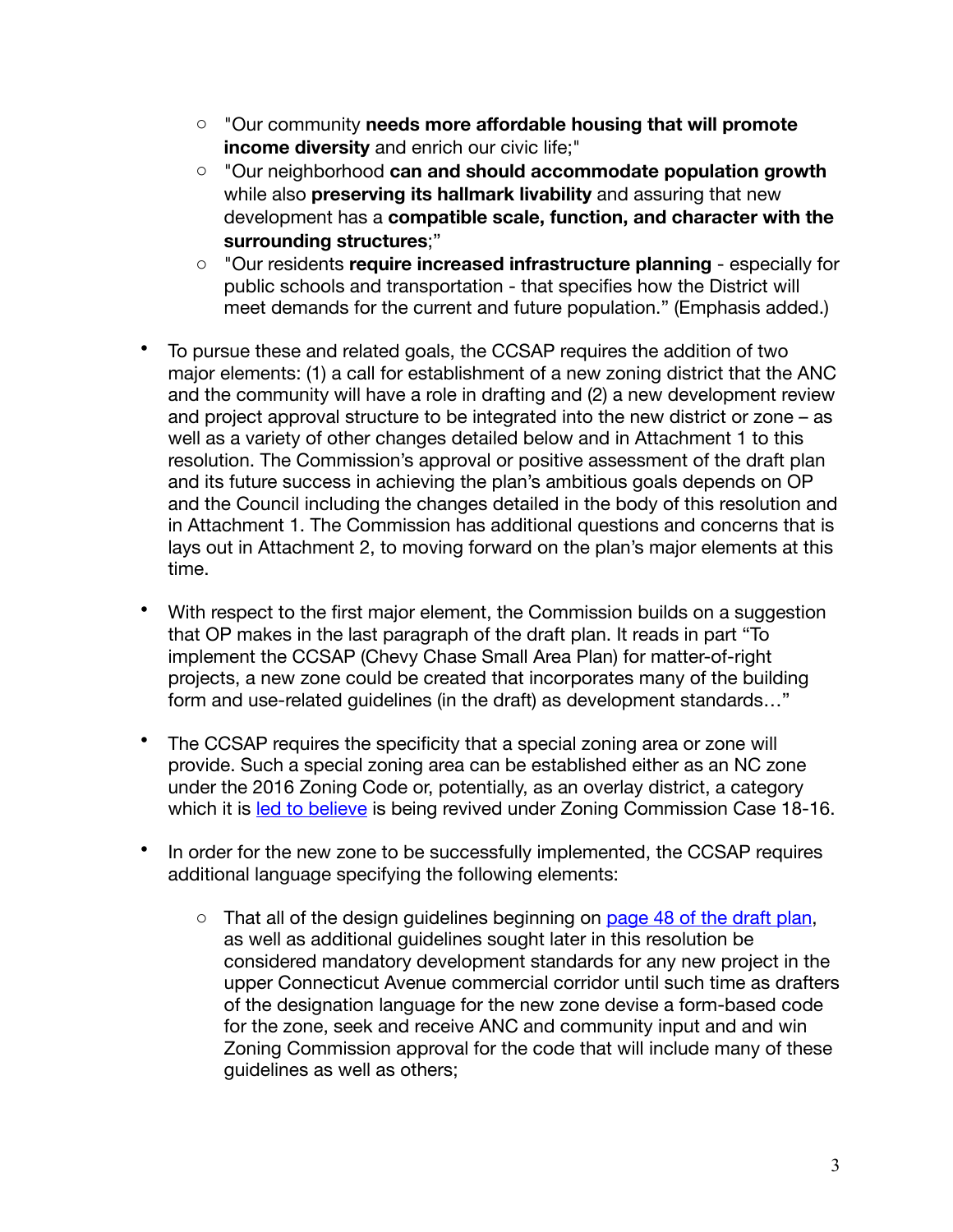- o That a committee that includes equal representation from OP, the ANC and the Chevy Chase community draft the new zone's designation language before a zoning change is presented to the Zoning Commission;
- o That this drafting committee has the right and obligation to examine issues and suggestions detailed in this resolution and in a final CCSAP, and to include language in the designation that addresses these;
- o That the ANC and a newly established ANC Zoning, Development and Design Standing Committee (ZDD) proposed below be part of the project review process for the new zone to ensure compliance with the interim mandatory development rules drawn from the draft CCSAP and later the form-based code as well as in any Planned Unit Developments and similar processes for larger project proposals; and
- o That, if it is proposed and supported by the community, consideration be given to designating the west side of Connecticut Ave from Livingston Street to Chevy Chase Circle a historic district.
- The second major element the Commission wants added to the plan seeks to embody the need for a balance between smart development that improves the lives of residents and business owners, invites greater racial and socioeconomic diversity, and addresses environmental concerns, and limits that are clearly understood and enforced to protect the many positive attributes of the community in its current form.
- The Commission recognizes that [Mayor Bowser,](https://housing.dc.gov/sites/default/files/dc/sites/housingdc/publication/attachments/RCW%2520Roadmap_12.16.21.pdf) OP and advisers such as the [Urban Land Institute](https://dhcd.dc.gov/sites/default/files/dc/sites/dhcd/publication/attachments/DC-Housing-Panel-PPT-FINAL-compressed.pdf#page=14) in its 2019 report about the District planning area of which Chevy Chase is a part believe that smart development requires a streamlined project approval process. It is equally cognizant that many residents here and elsewhere in the city are concerned about untrammeled development that damages or destroys communities in the service of narrow ends.
- In order to achieve the intended balance between these two sets of goals, the CCSAP needs to be modified to specify the following streamlined development review and project approval process and that this structure, as refined by the proposed drafting committee, be incorporated the new zone for the upper Connecticut Avenue corridor:
	- o If proposed new structures are no more than **45 feet in height** including any penthouse or mechanical floor and strictly comply with a set of fixed standards – initially a mandatory version of the design guideline in the draft plan and additional guidelines sought below and later a form-based code devised by drafting committee for the new zone — those structures would require no further review beyond a continuing compliance check;
	- o If proposed, new structures meet all of the above requirements and devote at least 30 percent of square footage to affordable units as defined by this Commission, those structures can be up to **60 feet** in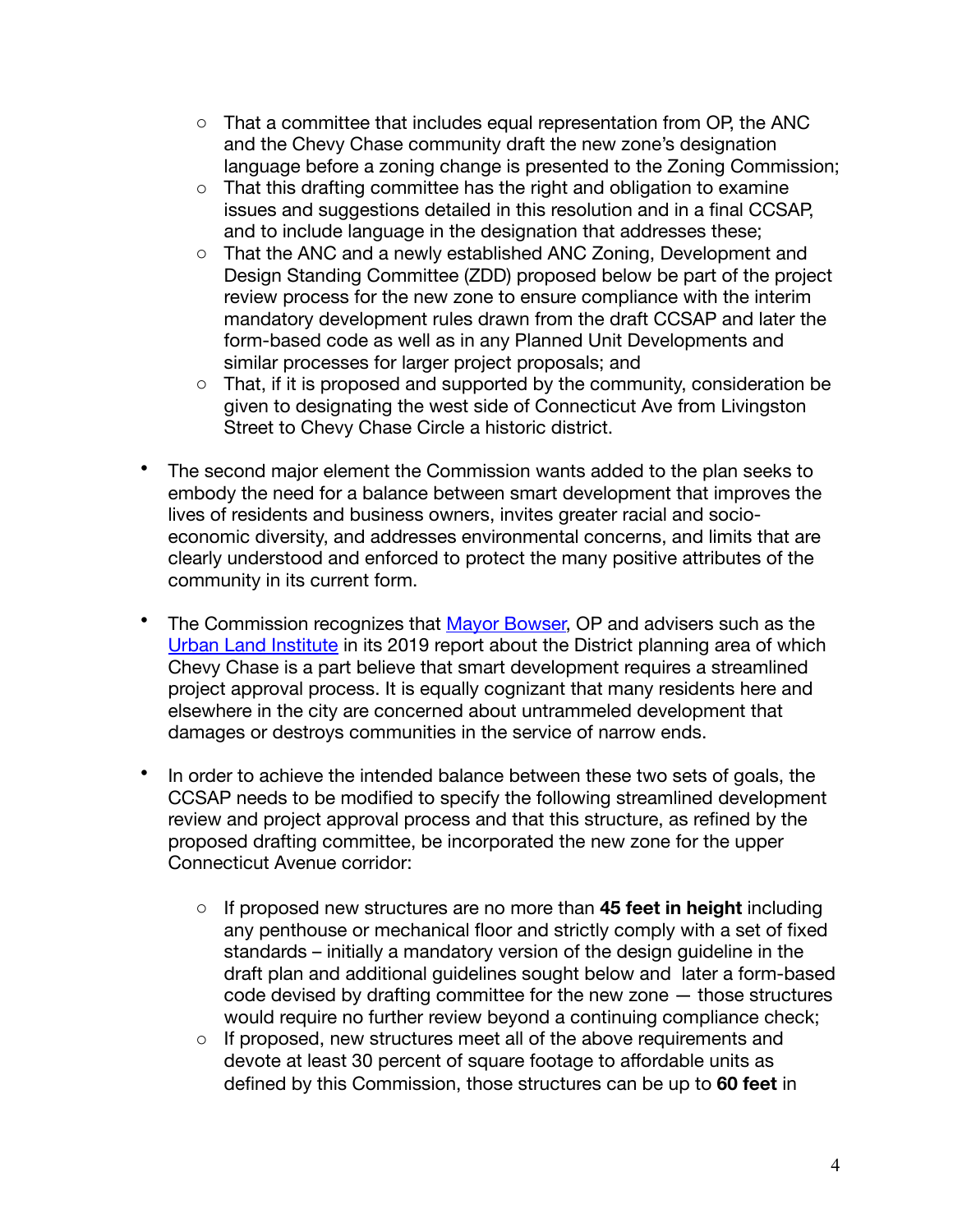height inclusive of penthouse and mechanical floor with no further review process beyond compliance checks; and

- o If proposed new structures **exceed 60 feet**, they must follow Planned Unit Development (PUD) rules and those that drafters include in the designation for the new zone apply with requirement for substantial ANC and community input.
- Neither the proposed new zone nor the provisions in any additional rules sought by the Commission in connection with the CCSAP be construed as precluding or in any way hampering consideration of an historic district for the west side of upper Connecticut Avenue or a larger area of the Chevy Chase community.
- To facilitate its participation in anticipated development issues and to build local expertise, the Commission establishes a Standing Committee on Zoning, Development and Design (ZDD). The Committee shall study and advise the Commission on all matters involving the built environment, transportation and parking both in the Connecticut Avenue commercial core and the full ANC community. The Commission shall assign three commissioners as regular members, who will propose for Commission approval the structure, procedures, and public membership for the panel.
- The Commission proceeds with its review of the draft CCSAP below under five headings – affordable housing, Community Center-Library/Civic Core, retail corridor, infrastructure and design. These are largely drawn from the Commission's February 2020 resolution calling for a small area plan. The format under each is to look to the 2020 resolution and related Commission action for guidance and authority, followed by assessment of the draft plan, requests for amendments, alterations or explanation. Language changes, additions or deletions sought by the Commission are compiled in Attachment 1, which includes all of the draft CCSAP's recommendations, design principles and design guidelines organized under the plan's six themes. Questions and concerns are detailed in Attachment 2.

### **AFFORDABLE HOUSING**

The need for, and pressure to produce, new affordable housing in this community are considerable and complex – a city where development has generated [hundreds of thousands](https://dc.urbanturf.com/articles/blog/dc-added-second-most-housing-units-per-square-mile-in-the-past-decade/18622) of new units over the last decade, but only a [few thousand new, a](https://dhcd.dc.gov/sites/default/files/dc/sites/dhcd/publication/attachments/FY2020%2520IZ%2520Annual%2520Report%2520v2.pdf#page=5)ffordable ones; a price-driven exodus of longtime residents, many people of color, and a growing burden for many who remain; a mayor with an [ambitious housing agenda and special focus](https://housing.dc.gov/sites/default/files/dc/sites/housingdc/publication/attachments/RCW%2520Roadmap_12.16.21.pdf#page=5) on a section of the city that includes Chevy Chase, a [past of racial expulsion and exclusion](https://www.historicchevychasedc.org/category/lafayette-pointer-project/) brought into new focus by local residents and a desire -- and ability -- to contribute to solving the difficult problem of housing for all.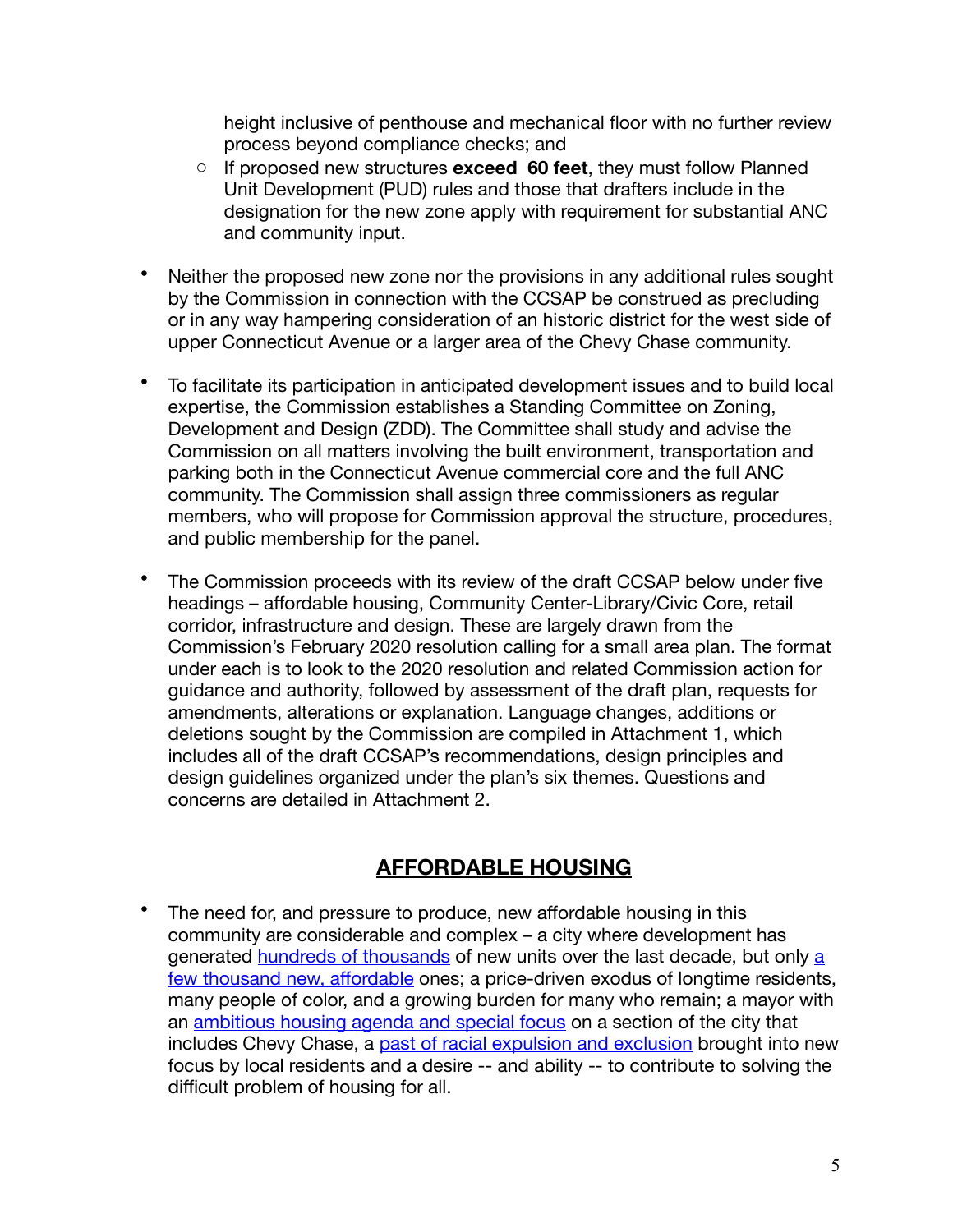- This Commission has consistently pressed for new affordable housing here, declaring in our February 2020 resolution that first sought a small area plan, "[o]ur community needs more affordable housing that will promote income diversity and enrich our civic life."
- The Commission has asked that new affordable units, whether on a public site such as the Community Center-Library or in private projects along the upper Connecticut Avenue commercial corridor, make room for those in greatest need, seeking in a March 22, 2021 resolution to have affordable development here "focus on households earning 50% or less of median family income (MFI)." For a family of four in 2021, 50 percent of MFI was \$64,500.
- This Commission has asked that affordable units make up a substantially greater share of projects here than are required by the city's standard tools for getting units included in new developments, Inclusionary Zoning (IZ) and Inclusionary Zoning Plus. In its March 2021 resolution, it asked that affordable units make up "at least 50 percent" of those at a redeveloped Community Center-Library and "at least 25 percent" in private developments in the commercial corridor. The city's Inclusionary Zoning has generally required [8 to 12 percent](https://dhcd.dc.gov/service/inclusionary-zoning-residential-developers#:~:text=The%2520DC%2520Department%2520of%2520Housing,10%2520or%2520more%2520units%253B%2520and). Its successor, Inclusionary Zoning Plus, requires [up to 20 percent.](https://planning.dc.gov/inclusionaryzoning#:~:text=What%2520is%2520IZ%2520Plus%253F,requirements%2520for%2520certain%2520map%2520amendments.)
- The Commission and its Comprehensive Plan Task Force have assessed IZ and IZ-Plus as means to achieve affordable housing production and concluded that "Inclusionary Zoning -- i.e. using market-rate units to subsidize affordable units – [simply cannot be](https://anc3g.org/wp-content/uploads/2020/02/ANC-Comprehensive-Plan-Task-Force-Report-1-31-2020-Final2.pdf#page=21) the primary source to achieve the number of affordable units that the Comprehensive Plan contemplates for our neighborhood."
- The Commission and its Task Force have [recommended](https://anc3g.org/wp-content/uploads/2020/02/ANC-Comprehensive-Plan-Task-Force-Report-1-31-2020-Final2.pdf#page=21) as an alternative or supplement "partnerships that include non-profit developers who are not constrained by the same economics that control traditional, for-profit projects" and have been clear that projects in "high-cost neighborhoods like ours" will require subsidies in the form of city-owned property such as at the Community Center-Library and allocations from the District's Housing Production Trust Fund.
- It has repeatedly asked that projects include larger units, for example, in its February 2020 resolution supporting "development of affordable and workforce housing that is suitable for families…"
- Finally, it has consistently and repeatedly sought a small area plan that paves the way for new affordable housing by, in the words of the ANC task force report included in its February 2020 resolution, recognizing "this neighborhood's opportunities and limitations," "stimulating partnerships and coalitions of developers – non-profit and for profit," and "acknowledging the need for significant District participation through contributions of its own resources."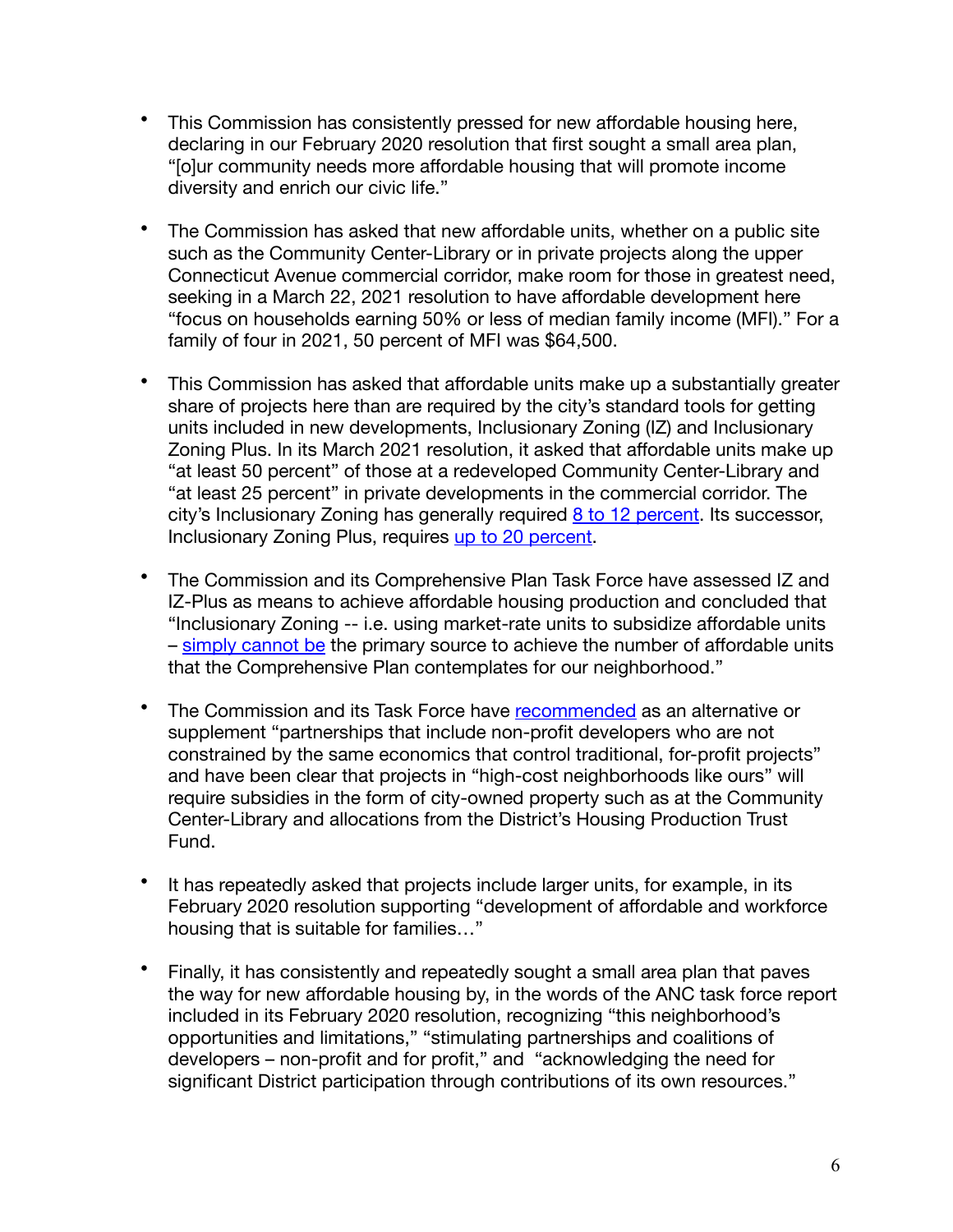- The Commission is heartened by the goal that the CCSAP sets for itself to expand housing options in Chevy Chase "to accommodate a greater range of incomes, ages, and racial diversity to advance the District's housing equity goals, support the commercial main street and enhance the social and economic well-being of the community."
- It believes the planning process that OP has conducted and the draft it has produced lay out many of the reasons why the Chevy Chase should and must act to shoulder its fair share of what the Comprehensive Plan, of which the CCSAP will soon become a part, calls the "social responsibilities of the (District) community," among them "accommodating the overall growth of new residents, housing the homeless, feeding the hungry, and accommodating the disabled."
- It appreciates the recognition in the plan and by the Bowser administration of the limitations within which the community operates -- a 10-acre Connecticut Avenue core that has been focus of the planning process, made up mostly of small parcels that have been built out in their current form for a half century and are largely privately owned, with only one of two public sites, the Community Center-Library and the WMATA bus terminal, available for change. The plan notes on page 31 that only 10 percent of land along the Avenue and in immediately adjacent area is currently available to accommodate new housing. Mayor Bowser, in a fall 2021 progress report on her housing agenda, [assessed](https://housing.dc.gov/sites/default/files/dc/sites/housingdc/publication/attachments/RCW%2520Roadmap_12.16.21.pdf#page=16)  [the area](https://housing.dc.gov/sites/default/files/dc/sites/housingdc/publication/attachments/RCW%2520Roadmap_12.16.21.pdf#page=16) as providing a "modest but important opportunity to realize equitable growth along a gateway corridor."
- Given these limitations, the Commission believes that the draft plan needs to further sharpen its focus. To that end, it seeks three kinds of changes.
- To bear down on the most immediately attainable goal, redevelopment of the Community Center-Library site with affordable housing, and to strengthen its commitment to participation by the ANC and the community, the CCSAP requires the following:
	- o That OP add to language in the call-out box on page 28 in these ways:
		- In the first paragraph, in the sentence that begins "Following" adoption…", add to the phrase "will be a collaborative effort of District agencies," "**ANC 3/4G, its Standing Committee on Zoning, Development and Design (ZDD) and the Chevy Chase community;**"
		- In the second paragraph, under "1. Pre-RFP...", add to the phrase "…will co-host a community meeting," "**in partnership with ANC 3/4G**." Add to the end of the sentence that begins "Agencies will share," "**and invite community input**."
		- In the fourth paragraph, under "3. Design...", add after the phrase "ongoing coordination with…" add "**ANC 3/4G and**"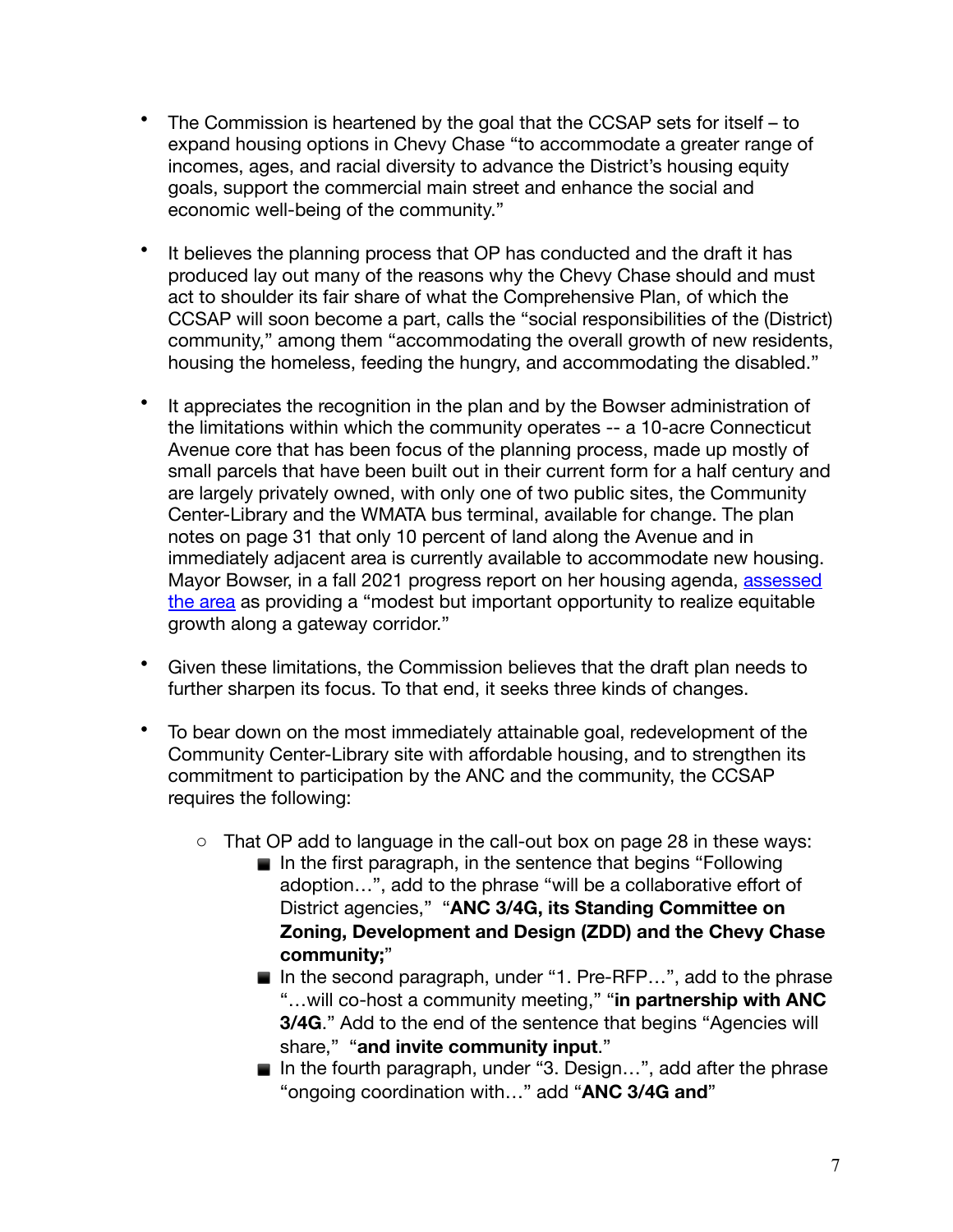- o That OP add the ANC and its to-be-formed Standing Committee on Zoning, Development and Design (ZDD) to the list of agencies in the "Implementors" column of the table on page 29;
- o That OP add the following language in the table on page 29:
	- $\blacksquare$  To Recommendation 3.1, add the initial phrase "With input from ANC 3/4G's Standing Committee on Zoning, Development and Design."
	- In Recommendation 3.2, after the phrase "household sizes," add "with a focus on providing units for households earning 50% of MFI or below."
	- $\blacksquare$  To Recommendation 3.4, add the initial phrase "With input from ANC 3/4G's Standing Committee on Zoning, Development and Design,"
	- To Recommendation 3.4, after the phrase "mixed-income housing," add "with a focus on providing units for households earning 50% of MFI or below."
	- To Recommendation 3.5, add the initial phrase "With input from ANC 3/4G's Standing Committee on Zoning, Development and Design,"
- o That OP add the following language in the table on page 33:
	- $\blacksquare$  To Recommendation 4.1, add the initial phrase "With input from ANC 3/4G's Standing Committee on Zoning, Development and Design."
	- To Recommendation 4.1, after the phrase "dedicated affordable housing," add "with a focus on providing units for households earning 50% of MFI or below."
- The Commission recognizes that the draft plan makes mention of possible alternatives or supplements to IZ and IZ-Plus as means to pursue affordable housing production, for example community land trusts in Recommendation 4.3.
- To further pursue alternative or supplements to IZ and IZ-Plus, the CCSAP requires the addition of a new recommendation to charts on pages 25 and 33 that calls on the joint drafting committee for the proposed new zone to investigate methods to encourage use of partnerships that include non-profit developers who are not constrained by the same economics as traditional forprofit developers and may thus be more effective at delivering the kinds of smaller affordable housing projects that the largely small-parcel makeup of the upper Connecticut Avenue commercial core requires, and, if satisfied these methods are workable, to add to the designation for the new zone language that facilitates their use.
- While the Commission recognizes that a debate may be in the offing about more sweeping changes involving zoning, land use and homeownership that could affect the whole of Chevy Chase, these issues and whole of the community were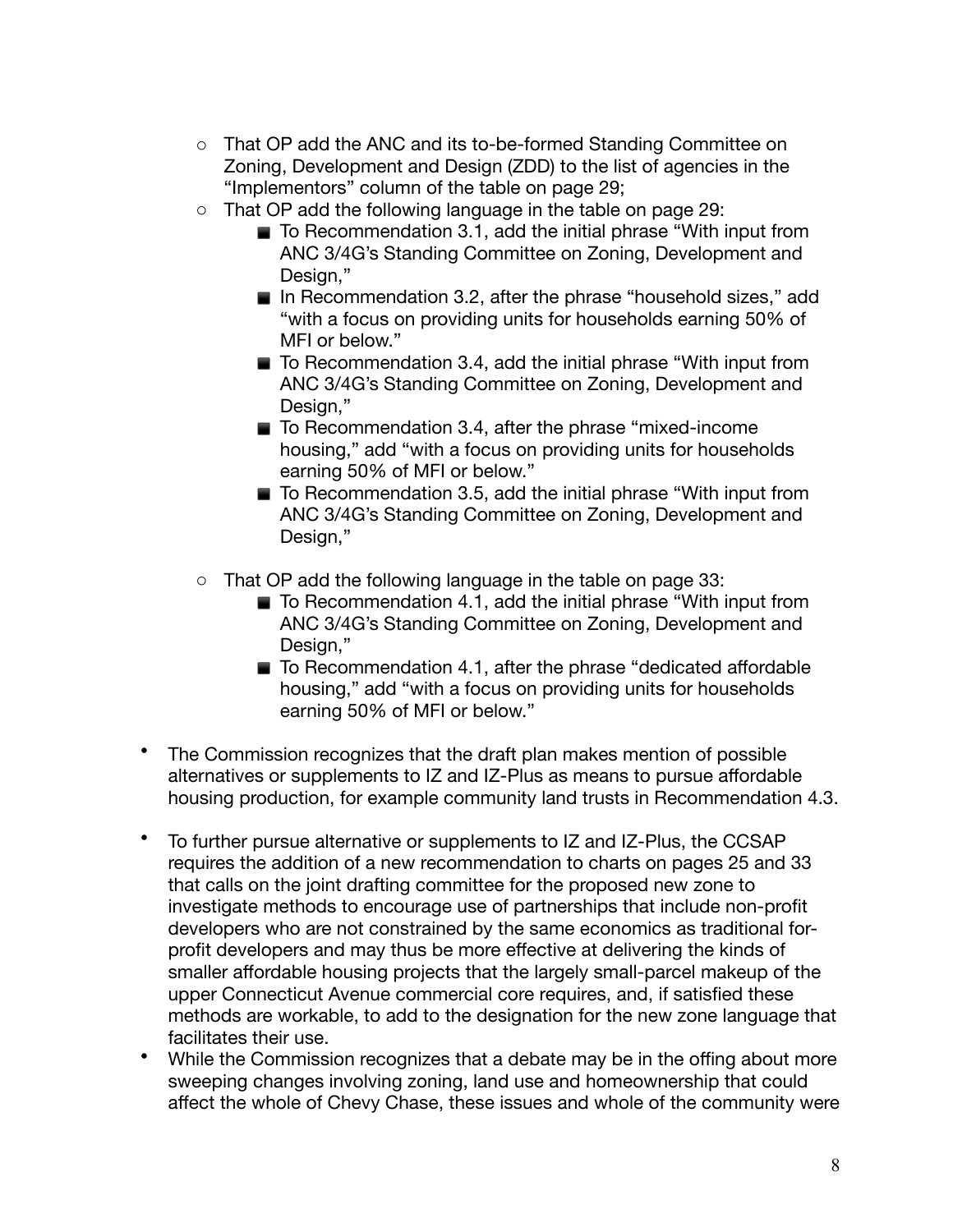not the focus on the small area planning process that has just occurred. To keep the CCSAP properly targeted, it requires the following deletions:

- o Recommendation 4.4 because it goes beyond the boundaries of the SAP study area;
- o Recommendation 4.6 because it appears to overlap Recommendation 4.2 and reach beyond the boundaries of the SAP study area.
- o Recommendation 4.7 because it reaches beyond the boundaries of the SAP study area.

## **COMMUNITY CENTER-LIBRARY/CIVIC CORE**

- The Community Center-Library site accounts for almost 20 percent of the 10 acre upper Connecticut Avenue commercial core. It is publicly owned. The two buildings are obsolete and need to be replaced. As such, it is, as the draft plan notes, likely to be the first and potentially trend-setting locus of change in the corridor's built environment. This is a welcome opportunity to model many aspects of the Small Area Plan, including design guidelines, community and ANC engagement, and integration of issues addressed in the several different sections of the draft CCSAP. Development of this space addresses a range of community goals and should be the center of on-going community attention with multiple constituencies of likely users. The timing of the project is likely to be the first visible product of the CCSAP where the ambitions we all have for inclusive engagement of the community in designing its future will be put to the test.
- The Commission has sought to reimagine and renovate or replace the Community Center since 2016. Among its efforts: [20 public hearings](https://anc3g.org/wp-content/uploads/2019/12/DTF-Meeting-Agenda-Final-2019-12-18.pdf#page=2) between 2016 and 2018, a survey that attracted responses from almost 1,000 residents and a [155-page report and recommendations.](https://anc3g.org/wp-content/uploads/2014/12/CCCC-Report-and-Recommendations-CF-1-22-18-FinalAll.pdf) It has a similar, although shorter, history with the Library.
- The Commission's thinking about the devlopment of this site has evolved over time. In its February 2020 resolution seeking a small area plan, it asked that the planning process focus on "[e]nhancement of the space around the Chevy Chase Public Library and the Chevy Chase Community Center" and "Modernization of the Chevy Chase Public Library to include mixed-use/ colocation with affordable housing development," but made no similar mention of the Community Center. But by May 2020, commissioners were [testifiying](https://anc3g.org/wp-content/uploads/2020/05/ANC-34G-Testimony-for-Budget-Hearings-on-Chevy-Chase-Gateway.pdf#page=5) before the Council on the need for a more ambitious project.
- The Commission has increasingly conceived of the project as an effort to remake the entire site with one or more buildings to house the two public institutions and affordable housing. Most recently, it has held [a series of](https://anc3g.org/wp-content/uploads/2021/12/ANC-34G-minutes-for-Nov-8-2021-FINAL.pdf#page=9)  [conversations](https://anc3g.org/wp-content/uploads/2021/12/ANC-34G-minutes-for-Nov-8-2021-FINAL.pdf#page=9) with the Mayor's office, Council, Department of Parks and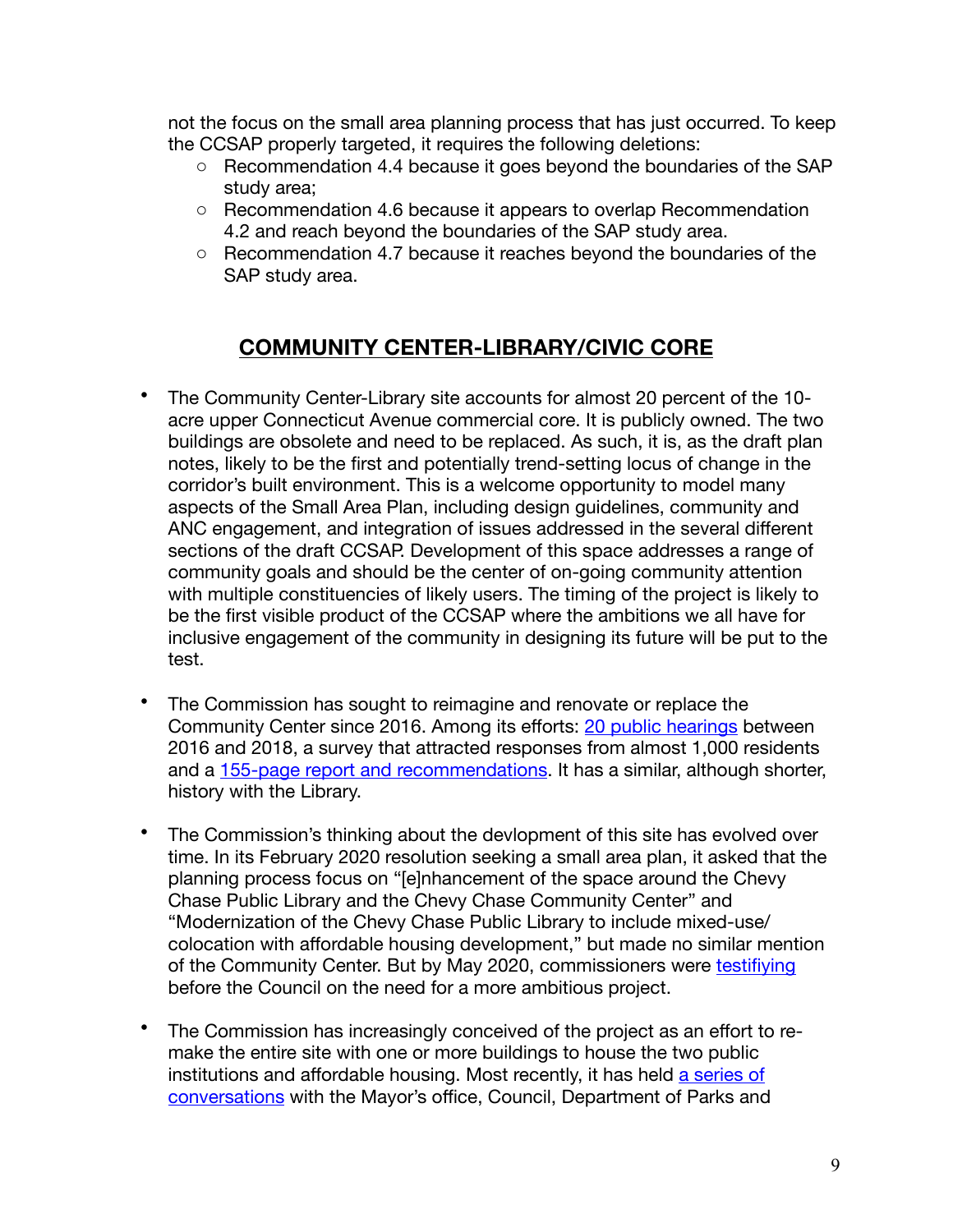Recreation (DPR), which oversees the Community Center, and officials of the DC Public Library (DCPL) system about consolidating the capital budgets for DPR and DCPL in anticipation of an omnibus project.

- In a March 22, 2021 resolution, the Commission voted unanimously to advise OP to set a goal for mixed-income housing at the site "of at least 50% dedicated affordable housing" with this housing having "a focus on households earning 50% or less of median family income (MFI)."
- Given this background, the Commission welcomes the draft CCSAP's focus on the Community Center-Library site, which it retitles the "Civic Core" and looks forward to working with the city to realize a project that serves a variety of purposes. At the same time, the Commission raises several concerns about the details of draft plan's "Civic Core" chapter and related recommendations in hopes of smoothing the way for a successful project.
- As currently written, the recommendations chart on page 29 of the draft plan makes no mention of the ANC in the "Implementors" column. Given the central role of this space to the civic life of the community and in the CCSAP, and the ANC's initiative in reimagining this site, it is essential that the Commission be added to the list and that it play a key role in the planning and execution of the project.
- At several points in the text, the draft plan notes the importance of the open space at the site and the need to preserve it. For example, on page 27, it says "Given the high utilization of the existing playground, basketball court and central courtyard, it will be important to include these recreational spaces into the new site and building design." But the visual representations OP has presented during the planning process do not appear to provide adequate space and space that will be open to sun and air circulation. For example, see slide 6 of OP's February 23, 2022 poster session [here.](https://publicinput.com/Customer/File/Full/cdabfb21-12ed-4094-87a8-cbd392b88724) The CCSAP requires acknowledgement in the list on page 29 that any development on the site requires substantial open space for functions that are now served by the playground, basketball court, and central courtyard.
- The Commission has similar concerns about parking. Parking is crucial especially for older users of the Community Center and Library, as well as for users who live at a distance from Chevy Chase's Connecticut Avenue core. The addition of housing at the site will generate the need for more parking. Existing surface parking for users of the library and community center, as well as the outdoor facilities, take up a substantial portion of the site. The visual representations presented by OP to date do not suggest where the needed parking might be located, coupled with Recommendation 2.4 on page 25 of the draft plan that calls for "minimizing surface parking," this concerns the Commission.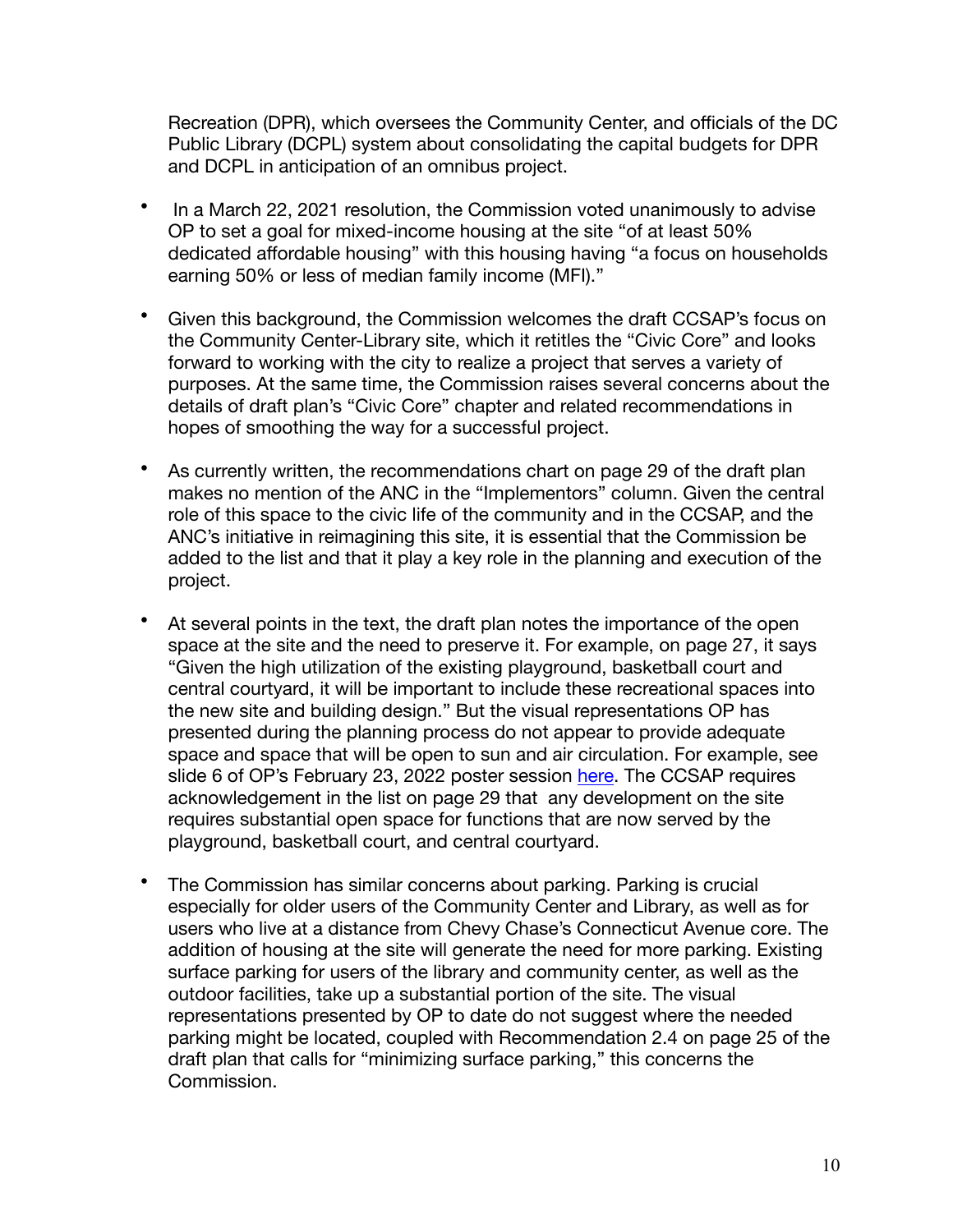- In order to address these concerns, Recommendation 2.4 requires modification to acknowledge the need for underground parking that will accommodate transportation needs that cannot be met through a robust development of multimodal alternatives to vehicles. New recommendations both on page 25 and in the Civic Core recommendations on page 29 are necessary to require an analysis to determine how much parking will be required at the Community Center-Library site, recognizing that this may require the development of underground or deck parking.
- Finally, the Commission addresses Recommendation 3.4, which reads in part "Submit proposal to rezone the site to leverage full Comprehensive Plan height and density . . . ."
- In its February 2020 resolution, the Commission sought a small area planning process in part to set the stage for "new developments of compatible scale, function, and character with the existing neighborhood." The draft CCSAP recognizes that the Civic Core project is likely to be the first to occur and a pace setter, saying "this public investment in community development and housing equity has the potential to catalyze subsequent private investment in the Connecticut Avenue corridor."
- Given the need for compatible scale and the likely pace-setting nature of the Civic Core project, the CCSAP requires amended language in Recommendation 3.4 to ensure the Community Center-Library project will conform to the height and development approval process called for earlier in this resolution. (See Attachment 1 for proposed language.)

### **RETAIL CORRIDOR**

• In its [February 12, 2020 resolution](https://anc3g.org/wp-content/uploads/2020/02/Comp-Plan-Res-Final.pdf#page=4) seeking a small area planning process for the community, the Commission called on the Council to include a policy for the Chevy Chase Gateway or upper Connecticut Avenue commercial corridor such as:

"Support community-led planning for **enhanced retail** and housing strategies in the Chevy Chase Gateway that **will grow and strengthen the local businesses,** continue to attract and serve local residents with new developments of compatible scale, function, and character with the existing neighborhood, improve income diversity by expanding affordable and workforce housing and establish a distinctive entrance to the city." (Emphasis added.)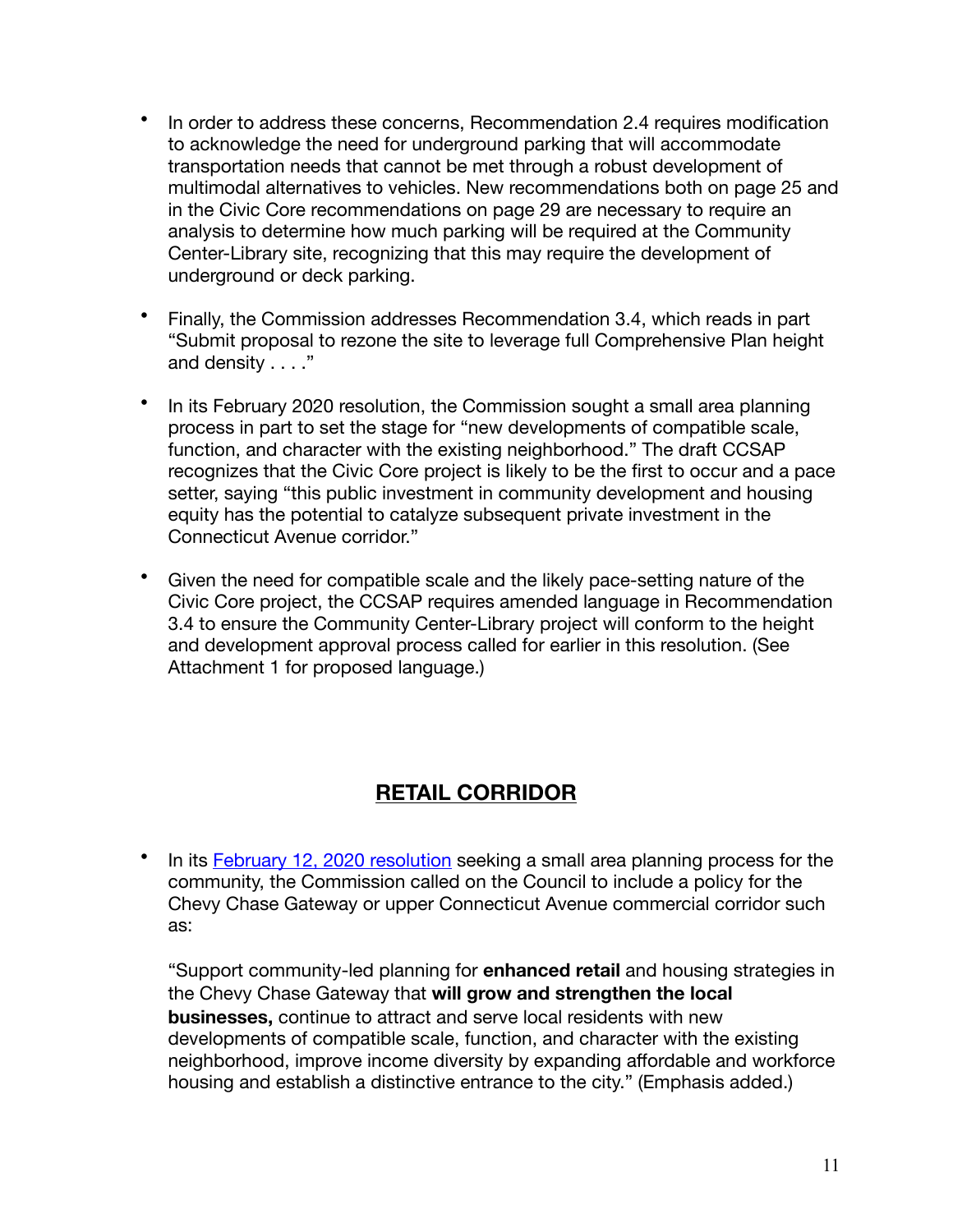- Further, the Commission called on the Council to amend the Comprehensive Plan to require a small area planning process for the Chevy Chase Gateway that included among other goals:
	- o "**Incentives that encourage the retention of neighborhood-serving retail with particular emphasis on locally owned and operated small ('mom-and-pop') businesses;**
	- o "Parking (including potentially underground) **to support the commercial businesses** and new residential development."
- Since the February 2020 resolution, the Commission has repeatedly expressed concern about the economic health of Connecticut Avenue businesses. It sought to help them cope with both the immediate crisis of the COVID pandemic and long-term changes in retail patterns by, among other things, pressing for creation of the Chevy Chase Main Street program, which provides small-business assistance grants, and, when initial funding was threatened, [calling on the Mayor, the Council and the Department of Small and Local](https://anc3g.org/wp-content/uploads/2020/11/Resolution-re-Reinstatement-of-Chevy-Chase-Main-Street-Grant-10-26-20.pdf)  [Business Development \(DSLBD\) to restore the funds .](https://anc3g.org/wp-content/uploads/2020/11/Resolution-re-Reinstatement-of-Chevy-Chase-Main-Street-Grant-10-26-20.pdf)
- Most recently, the Commission has sought to ameliorate the worst of the physical deterioration caused by recent business failures and storefront vacancies along the Avenue by pressing owners of the former American City [Diner](https://anc3g.org/wp-content/uploads/2022/02/ANC-34G_DCRA-Am-City-Diner-letter-2_15_22-FINAL.pdf) to comply with municipal billboard regulations and clean up their property or face tax penalties.
- The Commission recognizes that the draft small area plan does address the subject of the retail corridor. Indeed, it notes that the year-long planning process focused almost exclusively on the corridor. And the plan itself includes several provisions that address the Commission's call for strategies that will "grow and strengthen local businesses," especially small businesses.
- For example, in the "Design Guidelines" section, under 1.2 b. on page 50, it suggests that for larger developments and as part of any consolidation of commercial lots, retail storefront entrances should be spaced every 25 to 40 feet, which would have the effect of producing the kinds of smaller retail spaces that are more conducive to small stores and businesses.
- More generally, in recommendation 2.2 on page 25, the draft plan says that "redevelopment along Connecticut Avenue should reinforce a vibrant retail streetscape that maintains a pedestrian friendly sidewalk character and creates retail spaces scaled to attract independent, local businesses." And it notes on page 47 that the west side of the Avenue "largely embodies commercial building and streetscape features that are valued by the community" and indicates that guidelines for future development should "encourage the preservation and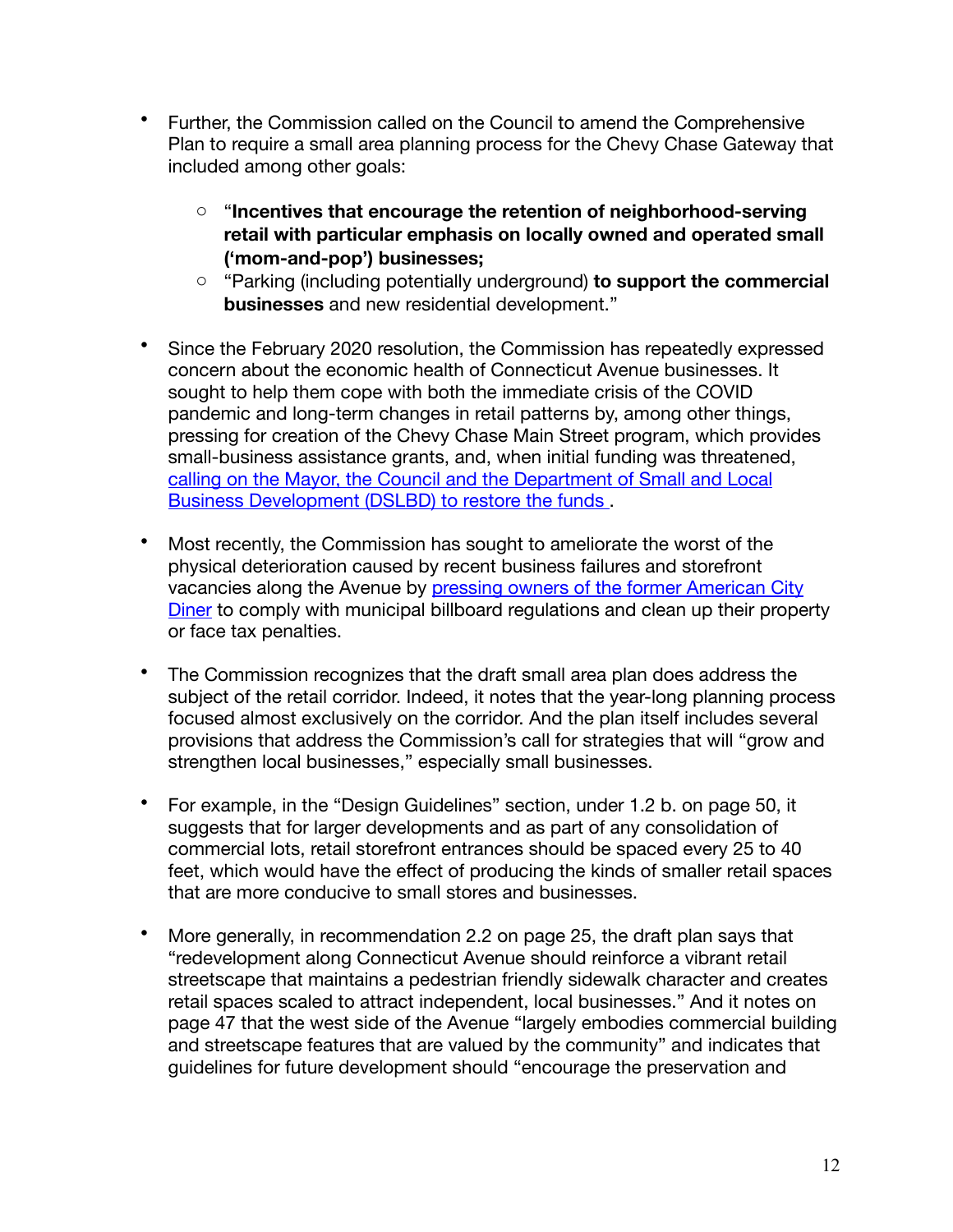incorporation of special qualities of existing signature buildings that create a unique and memorable sense of place."

- Overall, however, the Commission believes the draft plan's assessment of the retail corridor on pages 34 through 37 understates the dimensions of the challenges that corridor businesses face and so does not offer as robust a set of recommendations as needed
- In part, this may be as a result of an overly sanguine analysis of current conditions. For example, under "By the Numbers" on page 35, the draft says the retail corridor had a low 2-percent vacancy rate during the first quarter of 2021. But a comprehensive [retail market analysis](https://www.districtbridges.org/wp-content/uploads/2021/07/Chevy-Chase-Retail-Market-Analysis-8x8-1.pdf#page=8) of the upper Connecticut Avenue corridor performed for Chevy Chase Main Street published in June 2021 found an overall vacancy rate of 4 percent and a storefront vacancy rate of 18 percent.
- Similarly, addressing the impact of COVID, the draft says "The high household incomes in Chevy Chase, paired with employment in sectors that mandated and encouraged working from home, likely resulted in higher neighborhood expenditures along the corridor since 2020." The Stover Study [concluded](https://www.districtbridges.org/wp-content/uploads/2021/07/Chevy-Chase-Retail-Market-Analysis-8x8-1.pdf#page=14) that expected retails sales dropped six percent between February 2020 and May 2021
- More broadly, both for retail and for several other key issues the Commission asked in its February 2020 resolution that the small area plan address, the matter may be one of focus and balance. The draft forthrightly state on page 6 that the key goals of the city's Comprehensive Plan and the Chevy Chase Small Area Plan that will become a part of it is to "encourage more housing production within (the Connecticut Avenue) commercial corridor" and secondarily to pursue environmental goals at least in part by discouraging vehicle use and its attendant pollution.
- While the Commission shares all of these goals, it has made clear from its first call for a small area planning process that it will seek to balance their pursuit with a range of related goals highly valued by the community, among them, ensuring the recovery of the community's retail district and the addition of a new vibrancy to it.
- To this end, the CCSAP requires amendments to the retail corridor provisions of the draft plan that emphasize the following additional goals and that drafters of the special zoning area or zone seek to include requirements or strong incentives for pursuit of them in any new development in upper Connecticut Avenue commercial core:
	- o For current operation of the retail district, the city substantially increase funding and potential grant amounts for facilities' enhancement and technical assistance to individual businesses through the Chevy Chase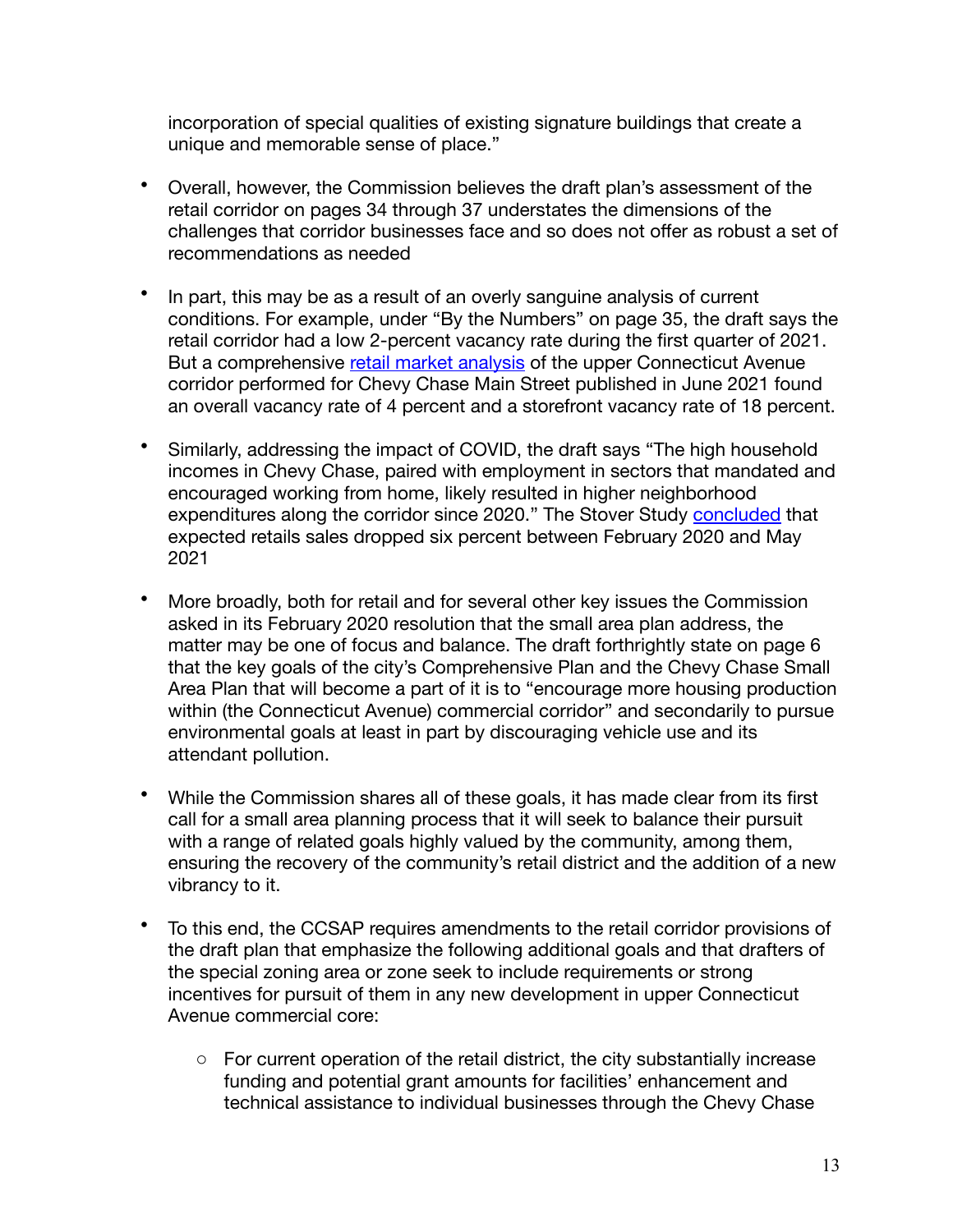Main Street program or the Department of Small and Local Business Development;;

- o For current operation of the district, convene city agencies and owners of existing restricted parking lots to negotiate the opening of those lots for corridor-wide use in return for the city providing new, highly visible and consistent signage to direct vehicles to lots and investigating with developers and businesses the installation of use-maximizing methods such as occupancy monitoring systems linked to an app provided residents when they apply for their driver's license or vehicle registrations or renewals to direct them to open spaces;
- o For new development, as part of the rules for the new zone, developers be required to work with existing commercial lessee/tenants to prepare business continuity plans for the construction phase such as are mentioned in Recommendation 5.3 on page 37 of the draft plan, a right of first refusal for current lessee to return to locations vacated during construction and a formula for developer contributions to help businesses both leave and return to sites;
- o To boost new development on commercial sites such as the Safeway property now shut in by complex ownership or passive owners, the city consider deep, but temporary (one or two years) capital gain tax holidays to encourage deal making and sale;
- $\circ$  To maximize available space, as part of rules for the new zone, developers and the city jointly finance construction of underground parking. Such financing also might involve lessee/tenants in the case of larger projects. At minimum, underground parking should replace existing surface lot and street parking removed as a result of development. Parking capacity beyond this minimum should be added if need can be shown; and
- o To maximize available space, as part of drafting the new zone or in another forum, examine the bus turnaround for possible municipal or developer purchase from WMATA and development.
- The CCSAP requires language instructing the drafters of the new zone to canvas experts in zoning and development for other or additional methods that can be written into the zoning designation to pursue the goal that the Commission enunciated in its February 2020 resolution of the "retention of neighborhoodserving retail with particular emphasis on locally owned and operated small ('mom-and-pop') businesses."

### **INFRASTRUCTURE**

• The Commission is aware and appreciates that concerns about overburdening existing infrastructure can be used as a convenient excuse for opposing any change. But for an inner-ring neighborhood that has grown rapidly, the fact that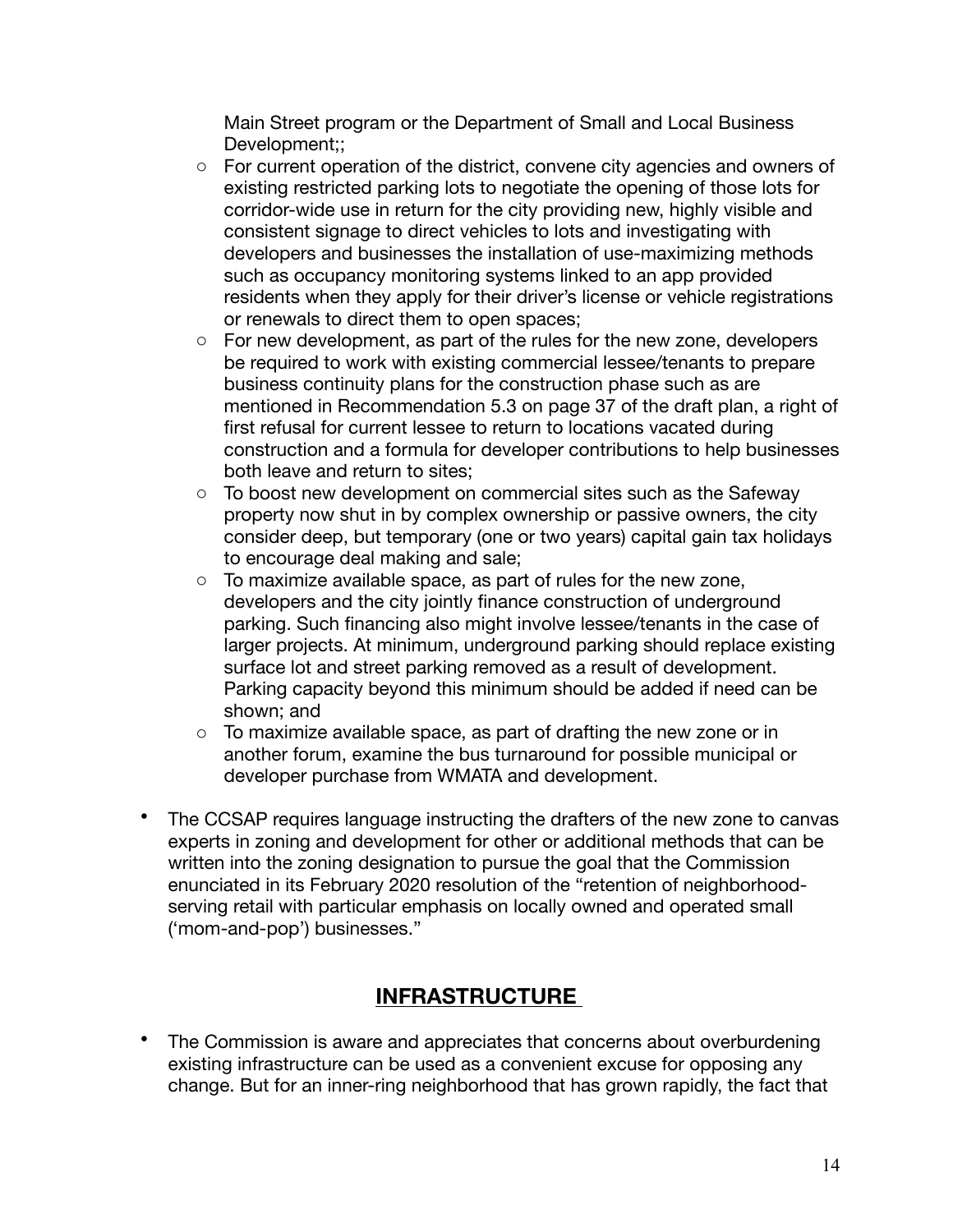residents are using the community's schools, roads and parking facilities near their limit is a daily experience.

- As a result, in its February 2020 resolution seeking a small area plan, the Commission emphasized the need to provide an agenda for improving infrastructure in tandem with a roadmap for change. For example, in assessing OP proposals to amend the city's Comprehensive Plan, the Commission concluded "[i]t would be imprudent to proceed with the [Comprehensive] Plan's growth scenario while neglecting to address the hard questions about public schools and other necessary infrastructure."
- Among the Commission's requests in that resolution was the Comprehensive Plan to require, and the small area plan for Chevy Chase to include:
	- o "…[A] **[specific plan](https://anc3g.org/wp-content/uploads/2020/02/Comp-Plan-Res-Final.pdf#page=6) for where, when, and how the District will locate, build, and fund public schools**…" that serve the community;
	- o [Consideration](https://anc3g.org/wp-content/uploads/2020/02/Comp-Plan-Res-Final.pdf#page=3) of "current proposals that would eliminate some bus routes…and change the layout of Connecticut Avenue," both of which it indicated could negatively affect the community's ability to handle new development and population growth; and
	- o "**Parking (including potentially underground) to support the commercial businesses and new residential development**." (Emphasis added)
- The draft plan recognizes all three of these issues:
	- $\circ$  Concerning schools, it notes on page 20 that "During the 2019-2020 school year, Lafayette Elementary School was identified as operating at a 120% utilization rate (second highest among all DCPS facilities), Alice Deal Middle School at 93%, and Woodrow Wilson High School (voted by Council in 2021 to be renamed Jackson-Reed High School) at 102%;"
	- o About traffic, it says on page 38 that "Automobile use is the predominant transportation option, with high-traffic Connecticut Avenue serving as both a major conduit and physical barrier;" and
	- o With regard to parking, it says on page 39 that parking is a perennial issue of concern for businesses, mindful of both employee and customer needs."
- But having recognized the problems, the plan in its current form does not adequately address them and, in some cases, offers recommendations that would appear to make them worse.
	- o Concerning schools, it notes on page 20 DCPS' purchase of two new facilities in 2021 that turn out to be a great distance from Chevy Chase and therefore would only very indirectly address overcrowding here. It urges in Recommendation 1.4 on page 21, the use of development and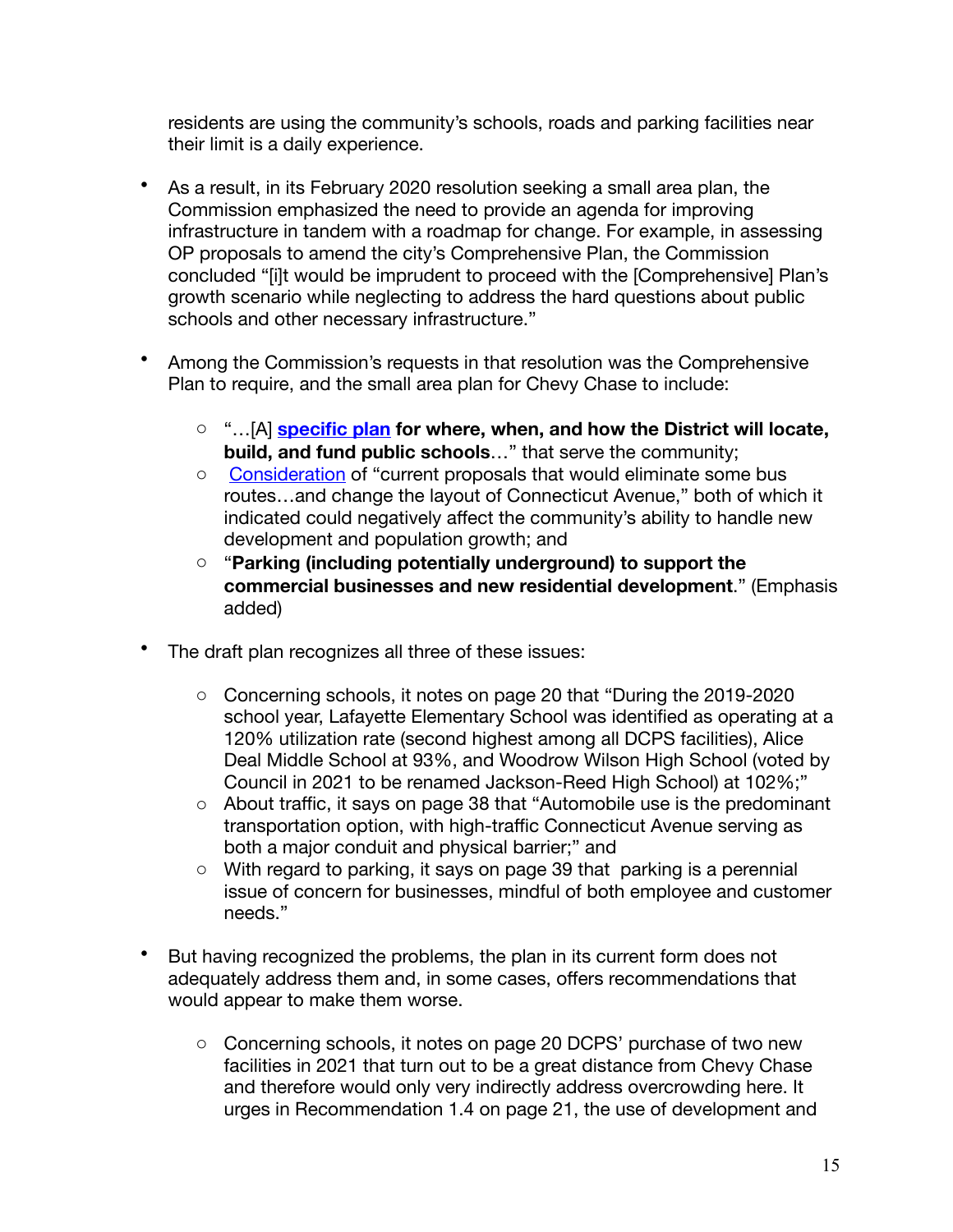growth forecasts "to inform decisions about how local public school capacity can keep pace with a growth family population,'' but does not specify how problems in the Wilson/Jackson-Reed feeder pattern that serves this community will be handled.

- o With regard to traffic and Commission concerns about elimination of bus routes and reconfiguration of Connecticut Avenue to replace parking and vehicle travel lanes with protected bike lanes, the draft plan notes on page 39 that bus ridership is down without exploring why, advocates possible extension of protected bike lanes beyond Legation Street to the Chevy Chase Circle, and studying the possibility of adding bike lanes between Connecticut and Wisconsin Avenues.
- o With regard to parking, it advocates in Recommendation 2.4 "minimizing surface parking" on page 25 and then in Recommendation 6.3 on page 41 better coordinating use of existing parking without explaining how these recommendations square or whether surface parking will be replaced with underground parking.
- o
- The Commission believes that all of these issues need to be addressed as part of the development process and seeks and expects language changes and additions to the draft plan that it describes in Attachment 1 to ensure mechanisms are put in place to address them in tandem with new building and growth. Among other things, these ask:
	- o That drafters o the new zone explore ways to encourage ongoing ANC-OP-DCPS assessment of school capacity needs to run parallel with the development process and, as above, to study how the means to finance new underground or deck parking might be built into the development rules for the zone; and
	- o The DC Department of Transportation (DDOT) to further assess the effects of the currently favored Concept C for the Connecticut Avenue redesign on traffic diversion to side streets, on-time bus performance with fewer vehicle travel lanes, the removal of parking on adjacent businesses and parking on side streets, and how bicyclists and scooter traffic emerging from protected lanes will interact with cars, trucks, pedestrians, and businesses.
- At least in the case of traffic and parking, it appears that limited addressing of these issues in the draft CCSAP stems from a desire to discourage motor vehicle use and encourage more environmentally sound transportation options. The draft's "Safe and Sustainable Mobility" chapter is largely devoted to proposing physical incentives for bike and scooter use and disincentives for motor vehicles other than EVs.
- The Commission supports the environmental goal of reduced motor vehicle use, but believes there needs to be a transition period that allows for, rather than forces, the move to cleaner mobility options. Existing transportation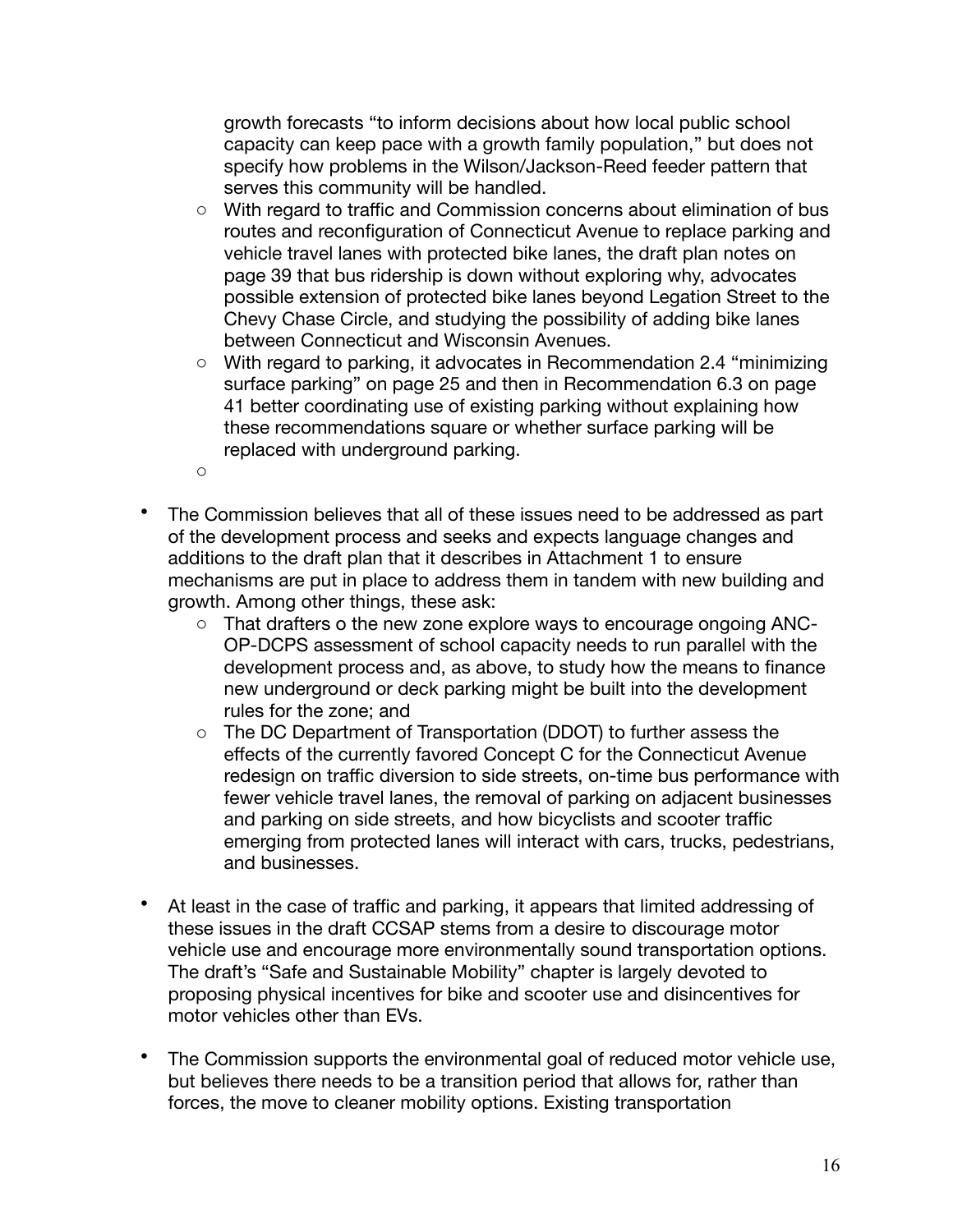infrastructure leave residents of the surrounding community, particularly seniors, dependent on automobile use. Eliminating parking in advance of other options being available, will strand residents and worsen already parking-limited levels of commerce. Scooter and bicycles may never be an option for some. The decline of bus ridership can be reversed by more and better service, not the elimination of key bus routes. The CCSAP requires a recommendation (laid out in Attachment 1) that acknowledges the need to accommodate a transition to reduced dependence on motor vehicles.

#### **DESIGN**

- This Commission has sought ways to strike a balance between smart development that can improve the lives of residents and businesses, make room for greater racial and socio-economic diversity and address environmental concerns, and limits that protect the current community's many positive attributes. In its February 2020 resolution, it repeatedly returned to the phrase ["compatible scale, function, and character with the existing neighborhood"](https://anc3g.org/wp-content/uploads/2020/02/Comp-Plan-Res-Final.pdf#page=2) as a primary requirement of any new development in the upper Connecticut Avenue commercial core.
- The Commission believes that the three most effective tools for striking and maintaining the balance between development and preservation are the height limits it advocates earlier in the resolution be included in the CCSAP and written into a new zoning area for the commercial corridor; deep and continuing involvement of the ANC and residents in writing rules for the new and approving larger protect, also advocated above, and strict and comprehensive design rules.
- The Commission appreciates the design principles and guidelines OP has included in the draft plan beginning on page 43 and sees them as a good starting point for crafting rules to govern new development in the community's Connecticut Avenue commercial core. It believe they should be strengthened as follows:
	- o The CCSAP requires a specification that all of the design guidelines on pages 48 through 57 of the draft plan be included as development standards for the new zone area or zone sought above;
	- o The CCSAP requires a specification that the joint OP-ANC-resident committee drafting the designation for the new zone modify the guidelines' language to make them mandatory requirements for all new development for a transition period until the committee has drafted, publicly vetted and presented to the Zoning Commission a form-based code that sets more extensive and varied development rules;
	- o So, for example, Guideline 1.1a. which now reads "Ground floor commercial uses fronting onto Connecticut Avenue are strongly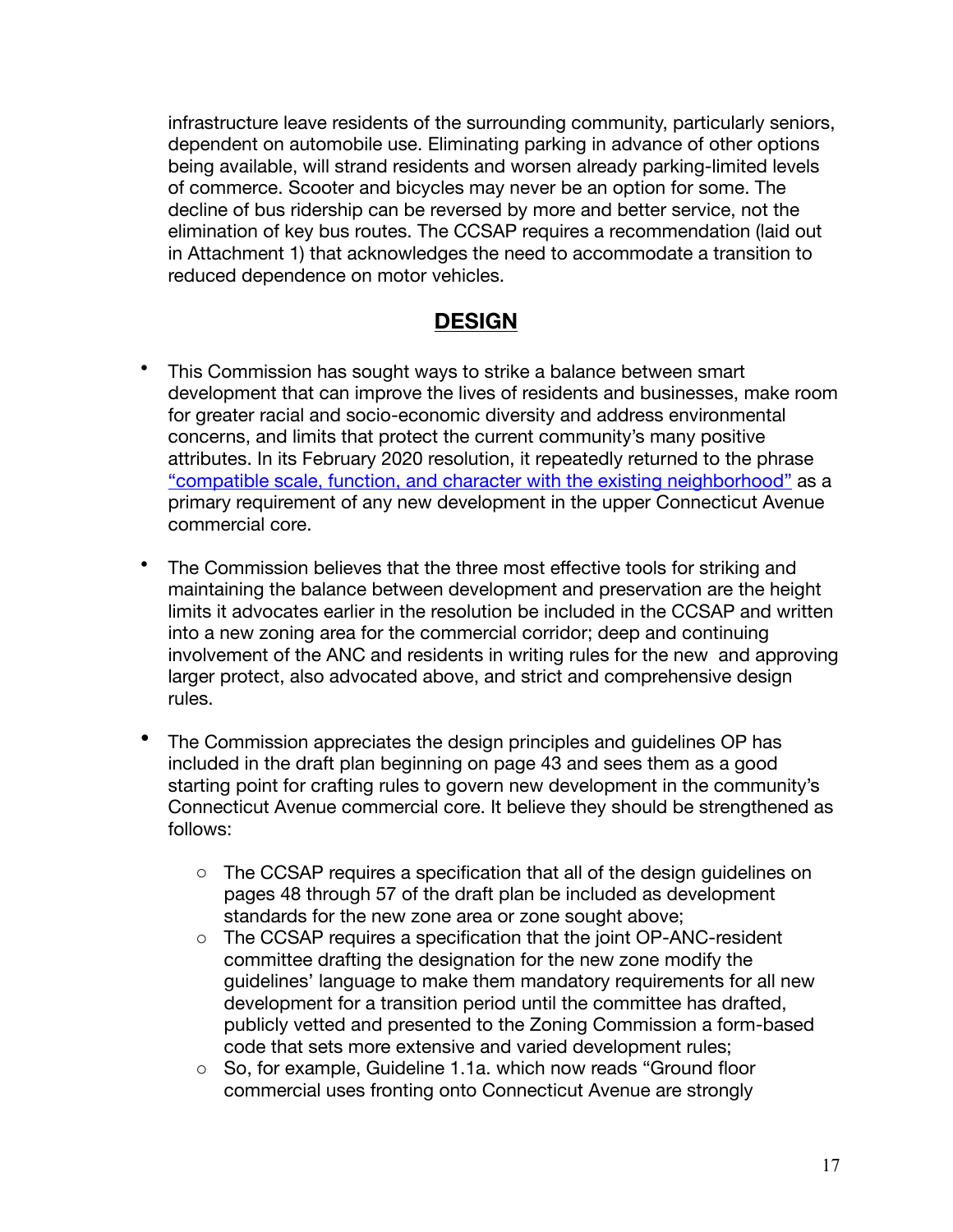encouraged and should take full advantage of allowances for show window projections to create strong visual connections between the sidewalk and interior spaces," will be changed to "Ground floor commercial uses fronting onto Connecticut Avenue shall fully use allowances for show window projections…" or something the drafters consider equivalent.

- o Or again, Guideline 1.3b. which now reads "Expansions and additions should incorporate architectural details that are consistent or complementary to those of the existing structures, preserving unique and well-built design features to the extent feasible," will be changed to "Expansions and additions shall incorporate architectural details that are consistent or complementary to those of the existing structures, preserving unique design features"or again something the drafters consider equivalent.
- o The Commission recognizes that some guidelines, for example Guideline 1.3a. that seeks to provide variety in buildings by breaking up large façades, may not translate easily into a categorical requirement. But the CCSAP requires direction to the drafters of the new zone designation to make all guidelines mandatory for an interim period until a form-based code that provides a menu of options can be devised and approved with ANC and community input. The interim mandate should not fall on many developers or heavily since, as the draft plan says, "physical change (in the upper Connecticut Avenue corridor) is not expected to be swift or widespread."
- In addition to strengthening the design guidelines by making them mandatory, the CCSAP requires direction to the zone drafters to supplement the guidelines with more detailed requirements in several areas. It provides specific provisions below, but offers as an alternative that the drafters survey planning and design experts to refine the specifications included here while not making them any less stringent.
	- o Front Step-backs: When, during the final months of the planning process, OP began providing visual representations of what the community's Connecticut Avenue commercial core might look like in the future, a substantial number of residents expressed concern about it becoming too closed in by multi-story buildings and losing a small-town feel.
	- o To address this concern during the interim before a form-based code is devised and approved with ANC and community input, the CCSAP requires a provision that the new zone require all floors above the second floor step back at least five feet and that, if there are floors above the fourth floor, it or they step back an additional five feet.
	- o Back Step-backs and Buffer Widths: The Commission believes that it is crucial that new, larger and higher-density buildings or additions along Connecticut Avenue provide what the draft plan calls "appropriate transitioning or buffering" as they arrive back in adjacent older, smaller,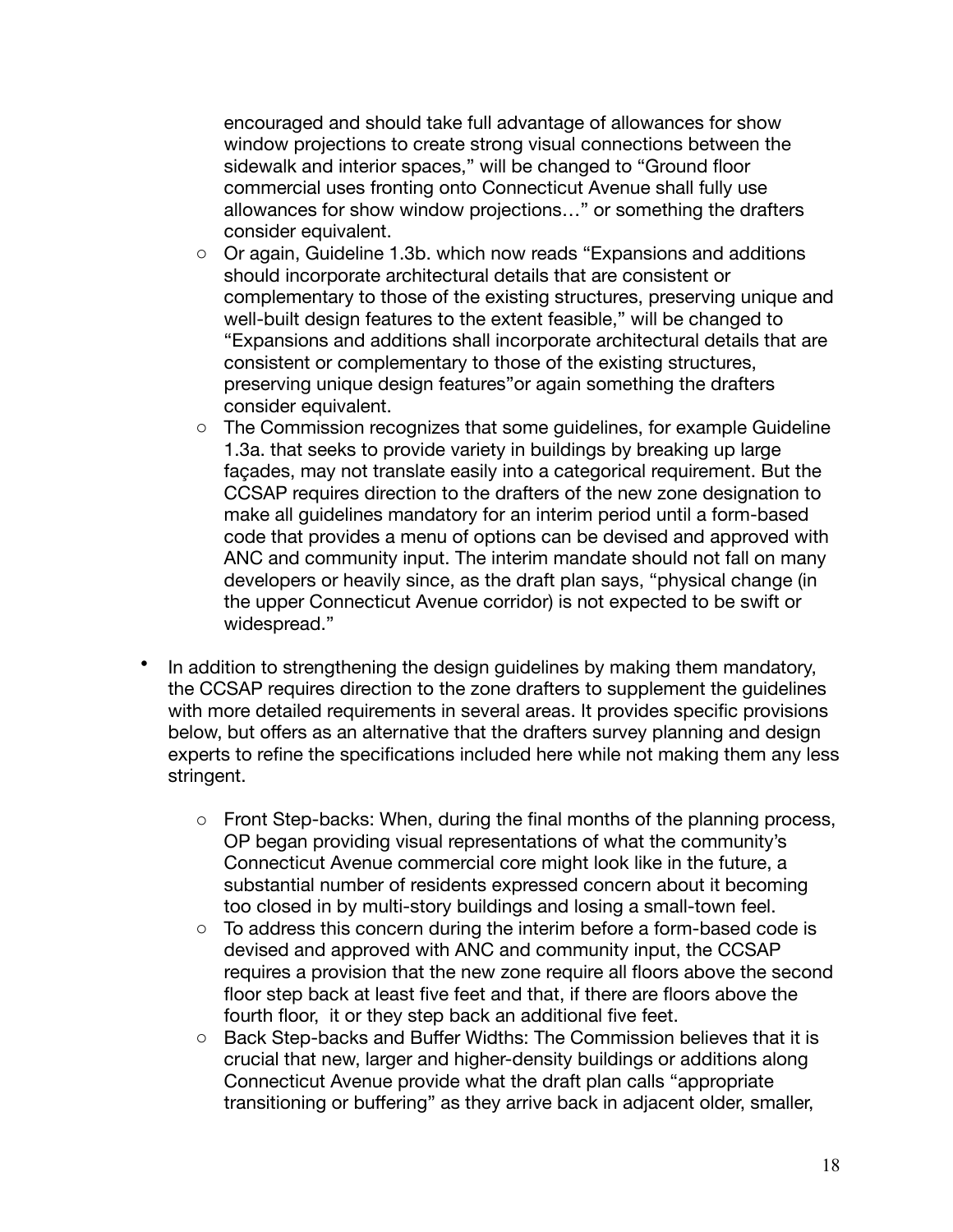low-density adjacent resident areas. It appreciates that OP has recognized this need in Guidelines 1.4 a. and b. page 52 of the draft plan and the illustrative renderings on page 53. But it believes that what is required for the transition need to be specified until a form-based code that builds on these requirements is devised and approved with ANC and community input.

- o The CCSAP requires a provision that the new zone require all new buildings and additions along the upper Connecticut Avenue commercial corridor above three floors step back as they arrive in immediately adjacent residential areas so that the final portion of the building has a height no higher than the roofline of the nearest residential structure and that the buffer area between the back facade of the Connecticut Avenuefacing structure and the facing façade of the nearest residential structure be at least 32 feet, whether public or public and private property.
- o Alleys: The Commission recognizes that the draft plan assigns a substantial work to alleys, saying in Guideline 1.1e. that "All loading and parking should be accessed from existing alleys at the rear of the lot…" Given their importance, it believes the plan should include some basic minimum design standards and require that alleys be installed where none exist today.
- o The CCSAP requires a specific direction that alleys serving Connecticut Avenue-facing commercial or public facilities to have a minimum width of 16 feet, include an additional 8 feet in width in loading areas to accommodate delivery trucks and whatever extra footage is needed to house dumpsters and permit trash trucks to access them.
- o Trees: The Commission in its February 2020 resolution called for the small area plan that encouraged "attractive streetscapes" with, among other things, "street trees." The ANC's Comprehensive Plan Task Force, whose work underpinned the resolution, found in a survey that attracted 682 respondents that a "healthy natural environment with street trees and greenery" ranked in importance just behind quality public services, easy shopping, safe public places and good transportation. The draft plan talks extensively about both the need to address environmental challenges and the importance of "placemaking" and "identity." But it mentions trees in a guideline only once and then in passing.
- o The tree canopy appears to be one of the key placemaking characteristics of both the District and Chevy Chase and serves a variety of positive environmental ends, including tempering energy-inefficient airconditioning use. And as the draft plan notes in illustrations such as those on page 53, can serve as an important buffer between large building along the Avenue and their smaller backyard neighbors.
- o The CCSAP requires language directing drafters of the new zoning designation to consider including requirements to expand tree cover as part of the development process in order to provide buffering, improve the Connecticut Avenue streetscape, engage in placemaking and, in the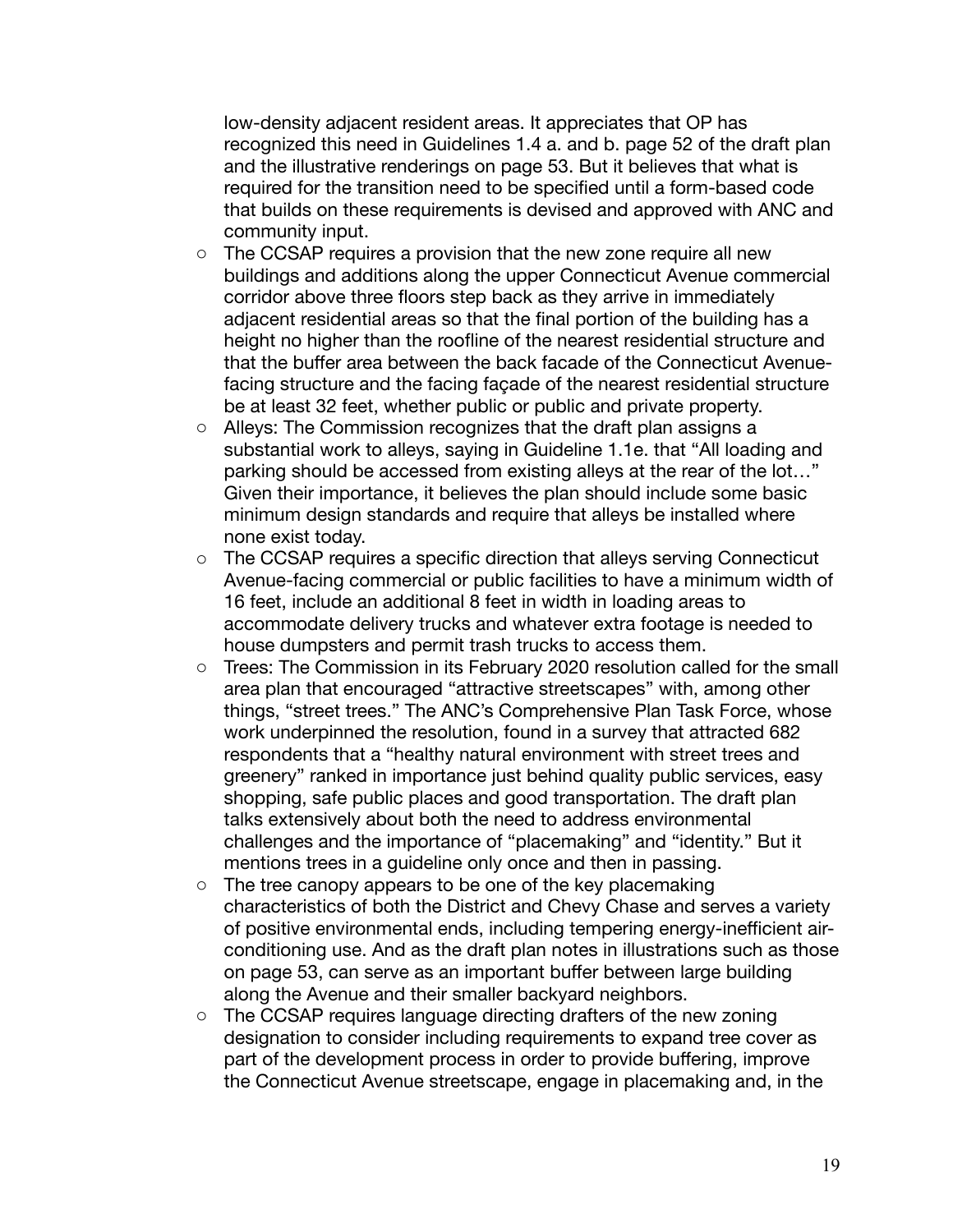process, build a bridge to residents concerned about the community losing a distinctive and positive attribute.

#### **CONCLUSION**

- The elected members of ANC3/4G look forward to positive change in Chevy Chase DC and, in asking two years ago for the development of a Small Area Plan, emphasized the need to increase diversity, promote and accommodate growth, while balancing the livability of Chevy Chase DC that is characterized by its scale, function and character. The amenities that have drawn people to Chevy Chase for decades need to be open to greater economic and racial diversity. A Small Area Plan alone does not accomplish these goals. As expressed in the reports and our resolutions related to our 2019-20 Comprehensive Plan and Racism Task Forces, our motivation in submitting these comments now is to take concrete steps to shape our more inclusive future.
- We appreciate that the CCSAP is one part of a longer journey an important one – but still only part of a longer-term project toward making the Connecticut Avenue corridor (Gateway, Civic Core, Western Frontage, and Eastern Frontage) more equitable, environmentally sustainable, and vibrant for us and the next generation of residents. To that end, we will soon establish a Standing Committee on Zoning, Design and Development of this ANC to work with OP on a new zoning overlay to govern land use and urban design guidelines according to the wishes we expressed in this resolution. To reach the aims of the CCSAP will require an extended level of community engagement on the issues covered within the plan, enhanced steps by the city to communicate with citizens as the details of change are specified and adopted, and OP's coordination with other city agencies with a role in shaping our community's future. Our Standing Committee is our commitment to helping guide change, maintain community engagement, and work closely with District agencies who are tasked to implement these ideas.
- The recommendations detailed in this resolution and its Appendices rest on an extended period of study and community conversation led by this ANC – lengthy task force reports and numerous formal and informal conversations with our neighbors. Not everyone is in favor of having an SAP or perhaps of having this one. Our advice contained in this submission reflects the extended and indepth engagement of the members of the ANC, the wide and detailed input from residents of Chevy Chase, as well as experts who have contributed to our nine recent Information Exchange Sessions carried out from Fall 2021 to Spring 2022. We have worked with the Office of Planning and have been both supportive and critical at various times.